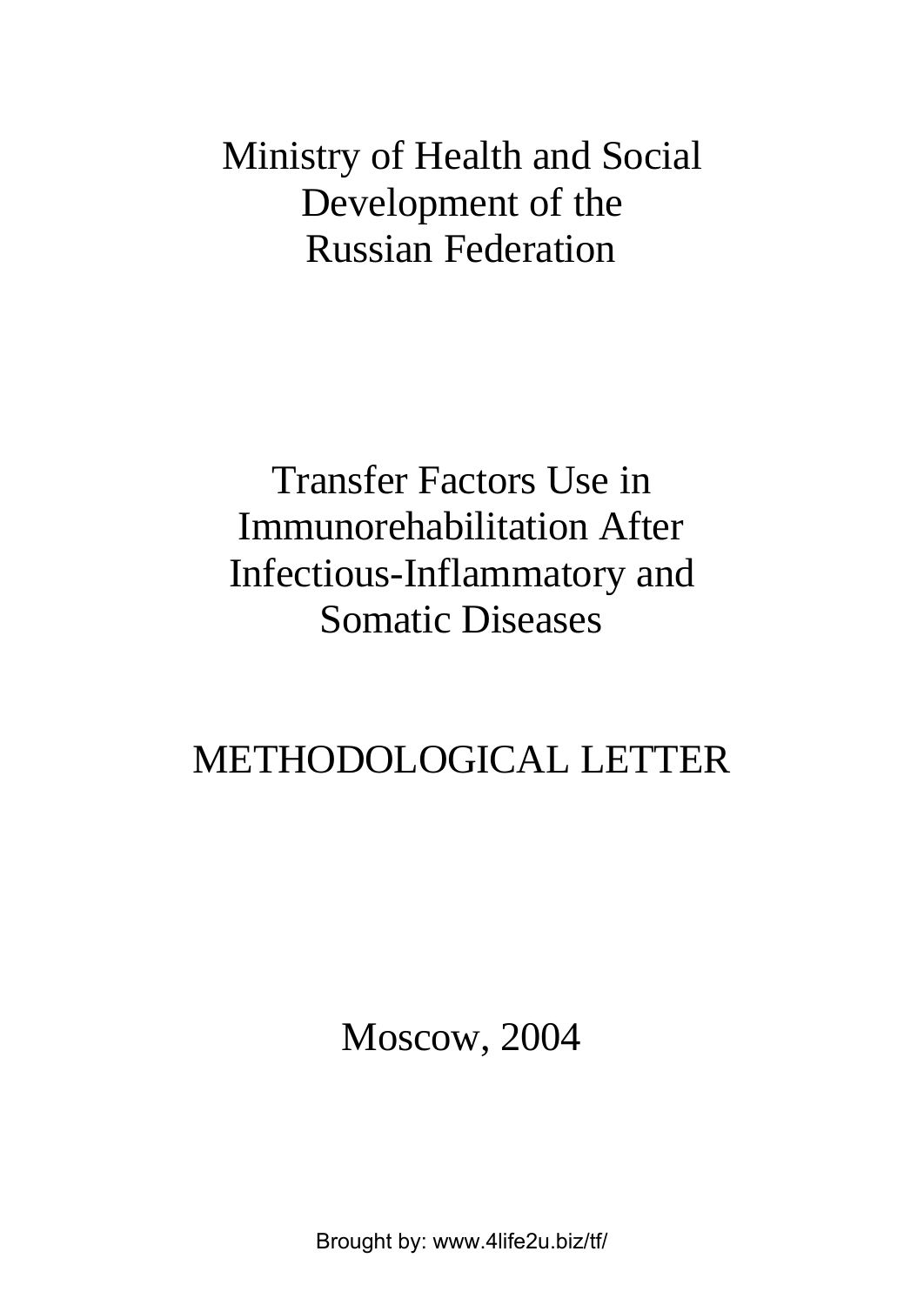#### MINISTRY OF HEALTH AND SOCIAL DEVELOPMENT OF THE RUSSIAN FEDERATION

#### "APPROVED"

Director of Medical Service and the Department of Treatment Development for Health Recovery Resorts (Kurortology)

> \_\_\_\_\_\_\_\_\_\_\_\_\_\_\_\_\_\_\_\_ (Signed and Sealed) R A Khalfin, 30.07.04 No. 14/231

TRANSFER FACTORS USE IN IMMUNOREHABILITATION AFTER INFECTIOUS-INFLAMMATORY AND SOMATIC DISEASES

Methodological Letter

Moscow, 2004

«УТВЕРЖДАЮ» **BATRANTES** к курортного дела 1231

Copyright 2005 by Center of MicroNutrientology

Published by: Center of MicroNutrientology Moscow, Russian Federation

Printed in the United States of America.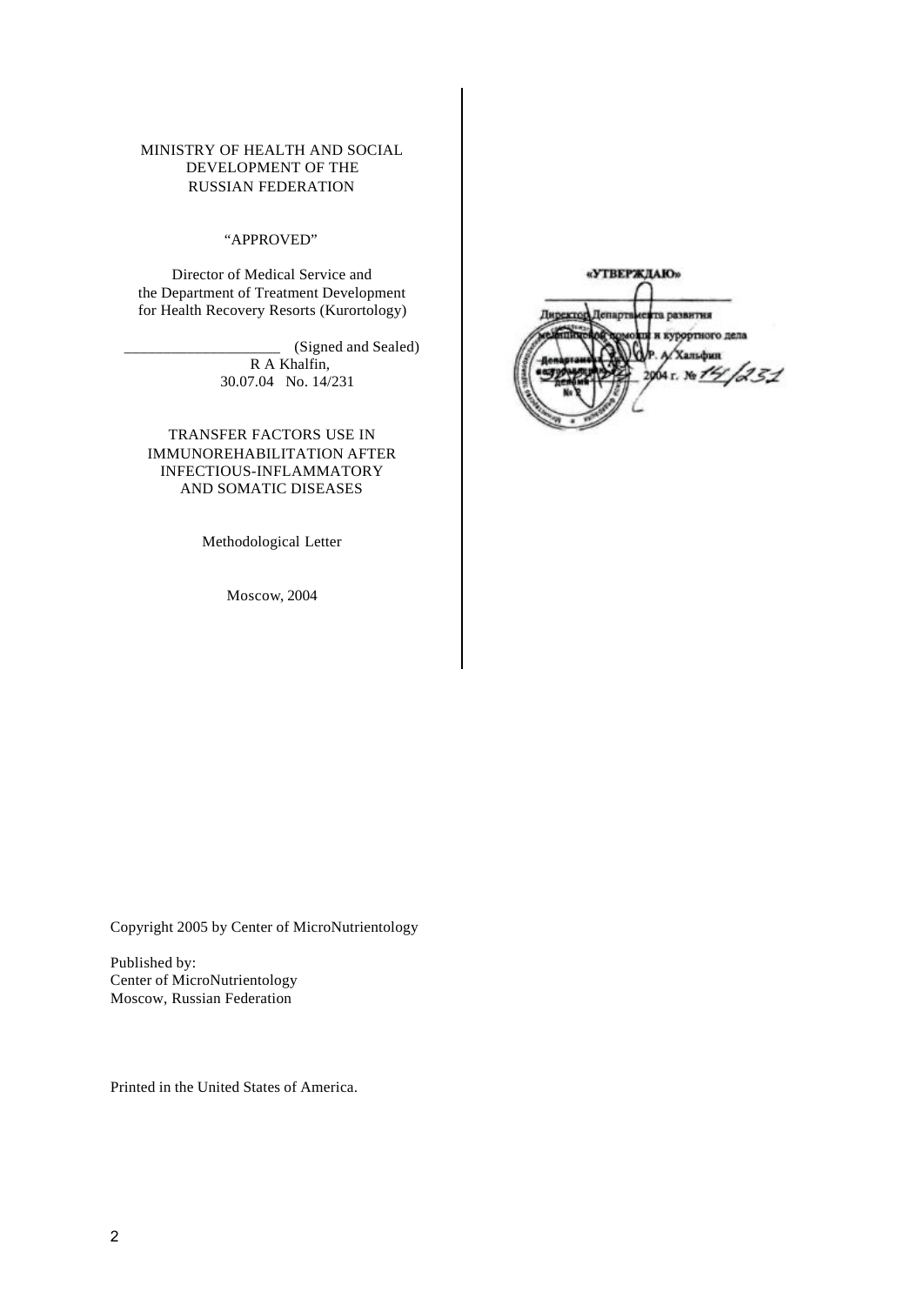This communication presents the results of clinical trials, which were designed to study the effectiveness of a complex colostrum derived product, Transfer Factor™ (and Transfer Factor Plus™), in various pathological conditions and to study the influence of cellular mediators, which are incorporated in Transfer Factor, on different components of the immune system. The authors give recommendations concerning the use of Transfer Factor products in medical practice.

This methodology letter was considered and approved at the Central Coordination meeting of the Methodological Council of Altay State Medical University (protocol No 4, 05.11.2033) and sent to the Ministry of Health and Social Development of the Russian Federation for their consideration.

#### *Authors*

Academician A.A. Vorobiev, Russian Academy of Medical Sciences (RAMS), Honored Russian Federation (RF) Scientist, Doctor of Immunology.

Professors Iu.V. Telnukh, MD and E.O. Khalturina, MD, Sechenov Medical Academy, Moscow, HM, RF.

Professor M.V. Kisielevsky, MD, Russian Blokhin Cancer Research Center, RAMS.

Doctors N.V. Karbuishea, MD, Professor V.M. Granitov, and Associate Professors A.S.

Khabarov, D.V. Kipriyanov, N.Iu. Raiu, Municipal Hospital #5, Altay State Medical University, Barnaul.

Candidates of Medical Sciences L.V. Sultanov, E.Iu. Kozhevnikova, S.I. Belyikh, Altay Regional Center for AIDS Prevention and Control.

Professors V.A. Dadli, A.V. Rak, E.S. Stolpnyik, Candidates G.A. Baslovich, L.B.

Gaykovskaya, St Petersburg's Mechnikov State Medical Academy.

Doctors E. Oganova, MD and C.W. McCausland, PhD chemical sciences, 4Life Research, USA.

Associate Professor G.M. Letifov, MD, Rostov State Medical University.

#### *Reviewers*:

Academician B.A. Tutelian, Director of RAMS Research Institute of Nutrition. Professor A.V. Karaulov, MD, Clinical Immunology Department, Sechenov Medical Academy, Moscow.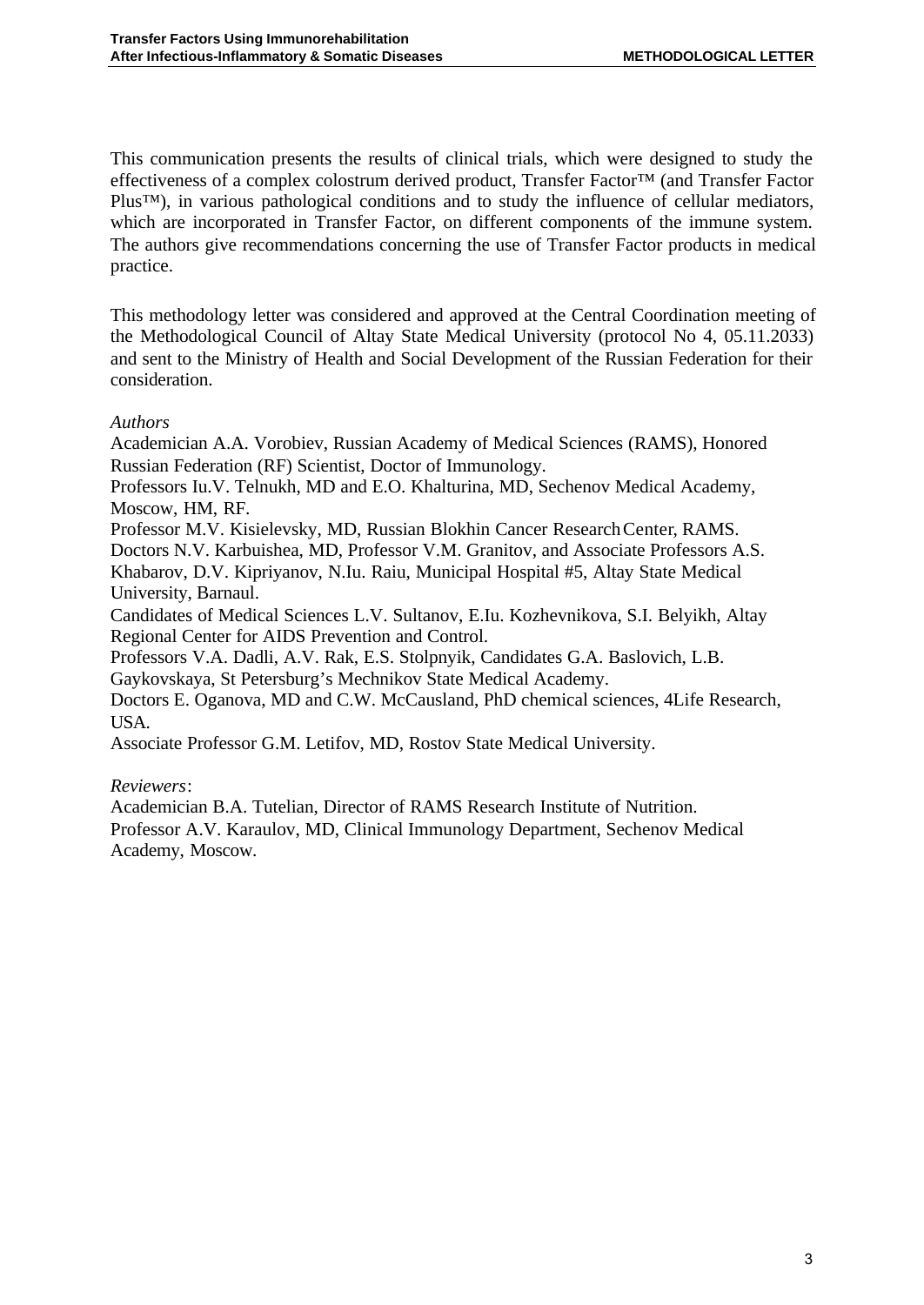## **CONTENTS**

| 2. Current Concepts of the Development of Immune Response Mechanisms<br>and the Restoration Principles of Impaired Functions of Immune Cells  6 |  |
|-------------------------------------------------------------------------------------------------------------------------------------------------|--|
| 3. Colostrum Derived Transfer Factors - A New Generation of                                                                                     |  |
|                                                                                                                                                 |  |
|                                                                                                                                                 |  |
|                                                                                                                                                 |  |
|                                                                                                                                                 |  |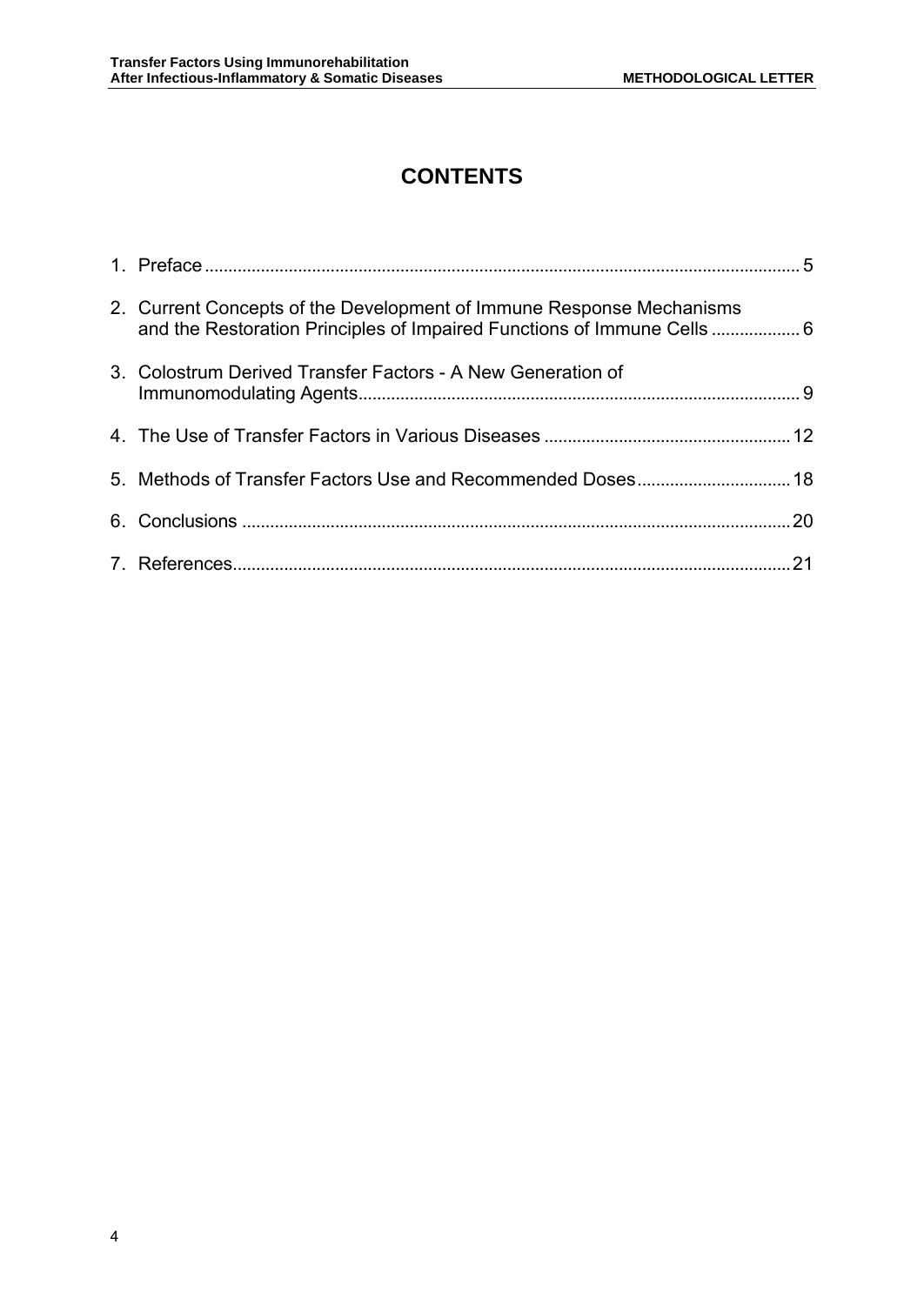## **1. Preface**

Advances of civilization, scientific and technical progress and achievements in medicine have not helped to reduce the incidence of infectious and non-infectious diseases among the populations of the planet. On the contrary, the number of oncological, cardiovascular, respiratory and endocrine diseases and neuropsychiatic disorders is growing.

A new group of so-called emerging inflections, including AIDS, parenteral types of hepatitis and others have appeared. The Earth's population experienced a decrease in general resistance due to globally unfavorable social (malnutrition), ecological (the atmosphere and the environment pollution with many from modern technology) and medical (unjustified use of some medicines, narcotics, alcohol, stress and so on) factors that are some of the causes of the existing situation. All of these factors are pernicious to the immune system and can cause immunodeficiency.

The use of immune modulators is one of the principal means in maintaining normal immune system function and in restoring immunity in immunodeficient conditions. Immune modulators both natural and synthetic substances are capable of stimulating or suppressing the immune system.

A multitude of immune modulators are used in medical practice but their effectiveness and the other properties defining their safety, simplicity in use and economy factors differ greatly (A.A. Vorobiev, RAMS Bulletin, #4, 2002). Natural, endogenous immune modulators, which contain basic substances that take part in the processes of immune regulation, are the most acceptable and adequate for humans. Being composed of natural peptides obtained from cow colostrum Transfer Factor™ is considered to be one such immune modulators. The main function of these peptides in the body is to provide immune protection against microbes (bacteria, viruses, fungi, protozoa), cancerous cells, and other antigens capable of disturbing vital processes in the body.

Transfer Factors stimulate the cellular arm of the immune system (killer lymphocytes in particular), activate immunocytokine synthesis, and regulate immune functions. Transfer Factor is superior to other, even well known immune modulators being extremely effective in boosting the immune system. It possesses a broad spectrum of action, is safe, is used orally as gelatinous capsules, has no contraindications, causes no adverse reactions and is effective both in adults and children.

Transfer Factor has been successfully used for many years for the treatment and prevention of bacterial, viral, fungal infections, parasitic disease, malignant tumors, autoimmune conditions, neurasthenic, allergic and endocrine disorders, primary and secondary immunodeficiencies and in diseases accompanied by disturbances in immune functions.

Transfer Factor™ and Transfer Factor Plus® products have been extensively studied in Russian clinics and research institutions. This helped to generalize clinical results into the form of methodological recommendations. This methodological letter is meant to acquaint physicians, medical students, clinical residents and post graduates with current information, concerning the mechanisms of the immune system response to exogenous factors of viral and bacterial origin, with the properties of Transfer Factor products and the results of the studies aimed at the evaluation of their effectiveness in various pathological conditions.

Academician Anatoly A. Vorobiev Russian Academy of Medical Sciences Russian Federation Honored Scientist Doctor of Immunology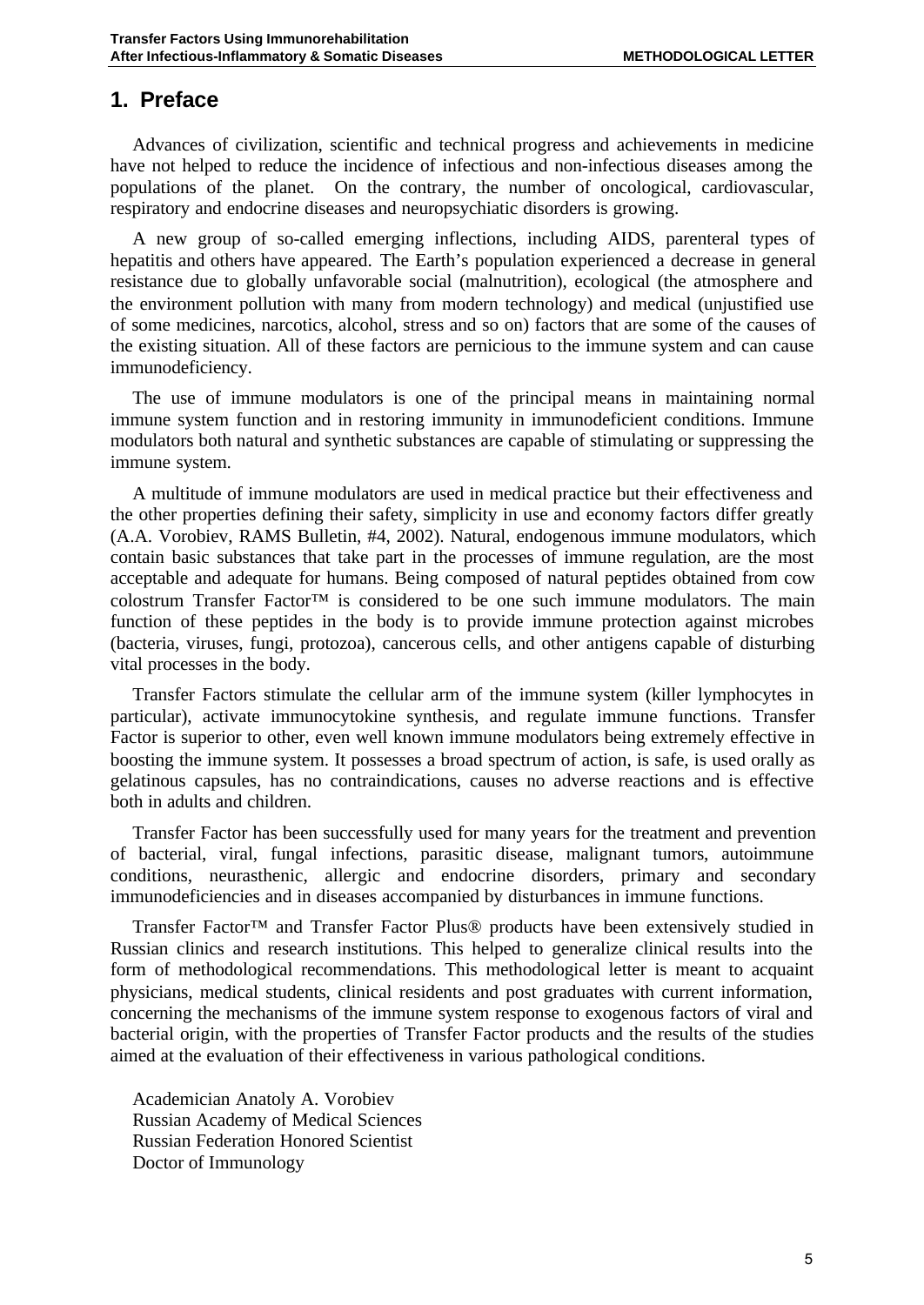## **2. Current Concepts of the Development of Immune Response Mechanisms and the Restoration Principles of Impaired Functions of Immunocompetent Cells**

The last decades of the 20th century and the beginning of the 21st century are characterized by a high rate of infectious diseases connected with proliferation of pathogenic microorganisms and an increased aggressiveness of opportunistic microflora.

The significance of the problem of infectious diseases prevention has become especially pressing due both to the emergence of formerly unknown diseases (AIDS) and the absence of the effective prophylactic treatments for a number of well known infections (acute respiratory diseases, acute intestinal infections, etc).

The high rate of viral and bacterial infections is caused not only by resistance developed by microorganisms but also by disorders in the host's protective mechanisms resulting from numerous external and internal risk factors, and from congenital and acquired immunodeficiency.

Despite noticeable advances in the field of specific prophylaxis and antibacterial therapy of infectious diseases, the problem is still very pressing due to the acquired resistance by pathogenic microorganisms to modern methods of treatment. The situation appears to be an everlasting struggle between pathogenic microorganisms and humanity in the struggle for survival. In this situation the only alternative to vaccination or antibacterial therapy may be the use of immunomodulators that improve specific and nonspecific immunity against infections and regulation of immune system function. Immunomodulators may prove to be very valuable in strengthening specific immunoprophylaxis during emergency stimulations when the body's defensive mechanisms meet the challenge of a virulent infection, in confronting an unknown pathogenic organism, in cases of an increased risk of infection, or conventional treatment failures.

Antigen immunogenicity and recognition play an important role in defining the character of interrelations between a foreign agent and the host and the formation of adequate specific immunity (35, 48). Phagocytosis of microorganisms followed by intracellular digestion is the initial phase of an immune reaction. Polymorphonuclear neutrophils and macrophages are the main phagocytic cells. A cascade of enzyme reactions promote activation of the humoral immunity linked non-specific factors (complement components), thus increasing capillary permeability, enhancing Polymorphonuclear leukocytes chemotaxis and resulting in the ingestion of microorganisms by phagocytes. Numerous intracellular oxygen dependent and oxygen independent bactericidal mechanisms are then employed. The inflow of Polymorphonuclear leukocytes and increased vascular permeability lead to a powerful acute inflammatory antimicrobial reaction.

Certain specific antibodies destroy microorganisms that either fail to trigger an alternative pathway of complement activation or prevent phagocytic cell activation. An antibody forms a complex with an antigen and activates complement in a classical manner followed by enhanced Phagocytosis.

Antibodies are formed by plasma cells, B-lymphocytes being their precursors. Each Blymphocyte is programmed to synthesize certain specific antibodies consisting of IgA, IgM, IgG, IgE or IgD.

Another lymphocyte population, namely T-lymphocytes, controls other types of disease agents including intracellular infections. Like B-lymphocytes, each T-lymphocyte is provided with a specific receptor, which recognizes an antigen. Later T0-cells are differentiated into subpopulations forming T-helpers (Th), which participate in the formation of cytotoxic T-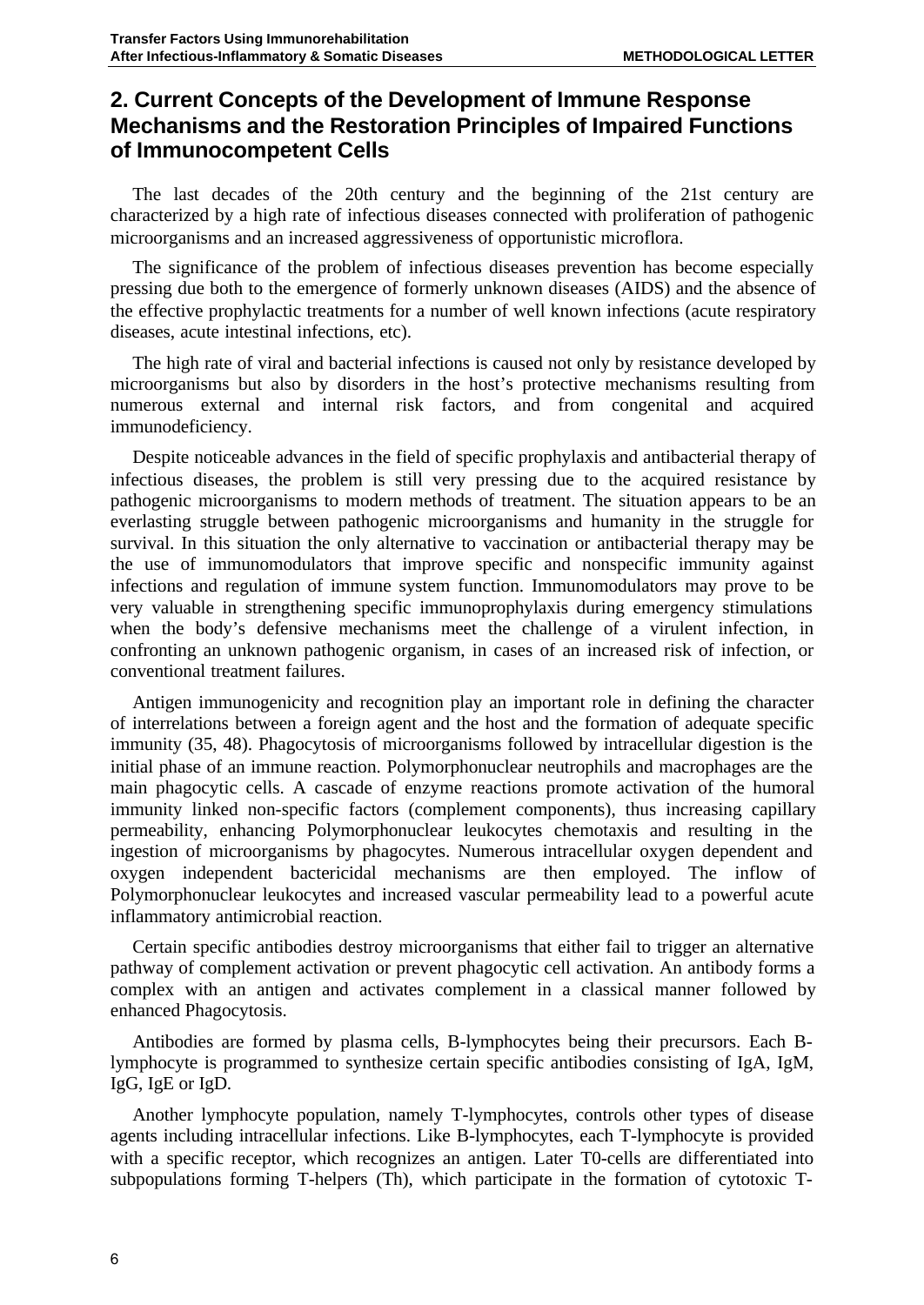lymphocytes and T-suppressors (Ts), which monitor the strength of immune response and natural killer (NK) cell response.

The two-stage system of specific immune response development which has been confirmed both experimentally and clinically, is a vivid illustration of an antigen's highly immunogenic influence (49). According to this concept it is the directive activity of cellular mediators (cytokine) that causes macrophage activation, Phagocytosis of microbes (viruses) and presentation of the most immunogenic antigens to T-lymphocytes with ensuing differentiation. It is established that during the first stage of immune response a macrophage is activated both by its own cytokines (IL-1) and by cytokines (macrophage activating factor, IL-2 & 4, INF-a, INF-g) produced by the Th0 lymphocytes. This complex of cytokines is understood to induce activity of the  $2<sup>nd</sup>$  class of antigens of the Major Histocompatibility Complex (MHC), which are on the membranes of antigen presenting cells (49, 51, 56). Macrophages and other antigen presenting cells present the antigens to T0-lymphocytes to trigger the specific cellular response phase of immune response.

It should be pointed out that both production and activation of cellular reaction mediators (cytokines) under physiological conditions occur simultaneously with the cytokines functioning as a unified harmonious system. An impact on any one component of the immune system inevitably affects the function of its other components (50). This forms the basis of the modern theory of the immune system network regulation (24, 50), which postulates that each single element of immune cytokine regulation is functionally related to many other elements.

Thus, the entire cytokine system is a network structure undergoing constant interaction among its different components and this is why an imbalance of the cytokine network function lies at the basis of pathological manifestations in many diseases (41). Both the type of immune response and the processes of cellular proliferation and differentiation in the hemopoietic and immune systems depend on cell mediator balance.

Previously, R.M. Khaitov and B.V. Pinegin (49) presented a scheme describing the staged development of a specific immune response to a highly immunogenic antigen of bacterial or viral origin. According to the scheme, infectious antigens first activate non-specific preimmune resistance mechanisms including:

- Factors of natural resistance that are more active during the first 4 hours;
- Factors of an early inducible response that last for 96 hours.

In light of modern findings the interrelations and the roles of populations and subpopulations of lymphocytes and cytokines, the mechanisms of interaction of all component factors of non-specific monocytic-macrophagal origin, and the importance of the activity of class 1 and class 2 antigens of the MHC for the development of a specific phase of the immune response, are defined and stressed at all stages of development of immune response.

The effect of antigens with low immunogenic response differs strongly from that of antigens with high immunogenic response. Low responders are not capable of reacting with antigen presenting cells, of causing activation of the immune system macrophagal response with the production of the first phase cytokines, or of increasing the number of the class 2 antigens of the MHC (1, 2). In chronic infectious-inflammatory diseases caused by opportunistic flora, the monocytic-macrophagal phase is not activated and the presentation of the complex (antigen plus class 2 MHC determinant) to Th0-lymphocytes followed by the development of the specific phase of the immune response does not take place.

The formation of an adequate and stable immunity resulting from vaccinations of children depends not only on the immunogenic properties of the antigens of the immune response, but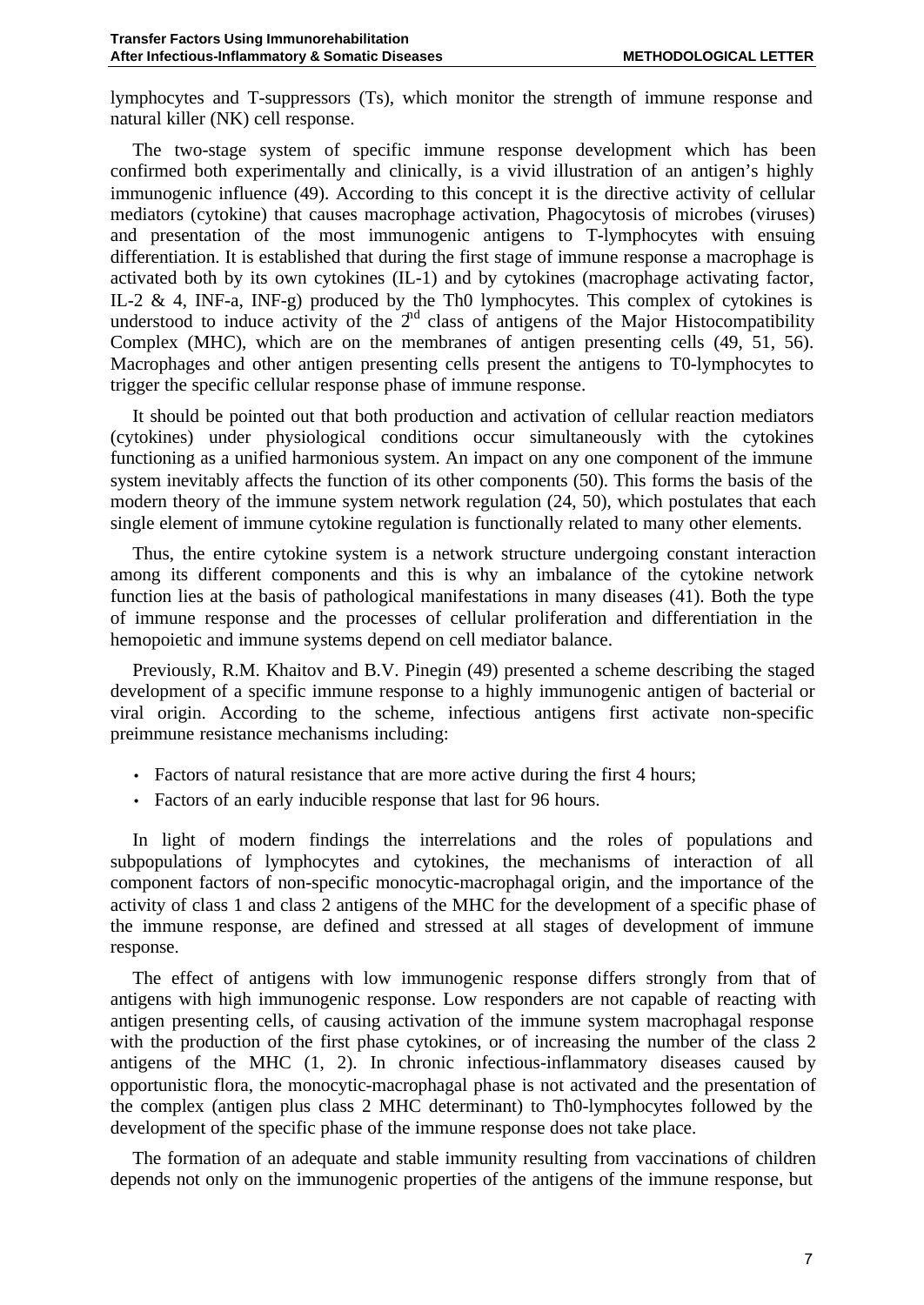on the strength as well as the decisiveness of the immune response. Weak immune or atopic type immune responses do not mount a strong initial and collective resistance to infection.

The preferential production and activation of certain cytokines may be a market of a given pathological condition. Thus, children suffering from upper respiratory tract inflammatory diseases with frequent exacerbations that respond poorly to traditional therapy, exhibit increased production of proinflammatory cytokines (47). Long term immune function under conditions of chronic recurrent infection probably leads to a shift in cytokine balance to an altered quantitative and qualitative scale accompanied with a constant stimulus for their expression, thus supporting the inflammatory process. In this situation immunomodulating therapy may contribute to renewed response and initially to the production of proinflammatory cytokines activating an otherwise quiescent process against the infection. A well known approach to the treatment of persistent dormant infections is based on this principle. It is aimed at their provocation followed by effective complex treatment. There are convincing clinical and experimental data on the use of certain stimulating immunomodulators being used to activate the monocytic-macrophagal link of the immune system (15, 3). Sodium nucleinate myelopid, likopid, polyoxidony, echinacea and others are among such immunomodulators (14, 17, 23).

The main treatment for non-specific immunotherapy activation is the use of interferon (IFN) products (amyxin, cycloferon, neovir), macrophages, B- and T-lymphocytes as stimulators (thymus products, pirogenal, prodigiosan, etc), natural and recombinant IFN with antiviral and immunomodulating effects as well as interleukins and other cytokines. In some patients IFN therapy produces side effects and induces autoimmune processes. Thus, even such popular agents as IFN can not be regarded as a panacea and their effectiveness in certain viral infections does not exceed 30-50%.

Cytokines are known to regulate the function of antigen presenting cells, thus markedly shortening the period of specific antibody production and enhancing the presentation of antigens to immunocompetent cells.

Chronic inflammation is a condition of unstable equilibrium between clinically mild protracted inflammatory processes and the response of immunocompetent cells. Disturbance of this equilibrium may be induced by an additional infection or by immunosuppressive agents, which suppress the effect or functions of the immune system. Each exacerbation of a chronic inflammatory process activates the immune system and restores equilibrium at another, lower level of defense. Immunocorrecting therapy should be carried out during remission of these chronic infectious-inflammatory diseases. It may be a three-stage regiment:

*1st<sup>t</sup> period:* intensive immunostimulation (20-30 days) *2nd period:* maintenance therapy *3rd period:* immunorehabilitation

Immunorehabilitation measures are a central issue of current human biology. At this stage of the regime natural immunomodulators such as photochemical agents, adaptogens, transfer factors, restorative health resorts and other means should be used more extensively.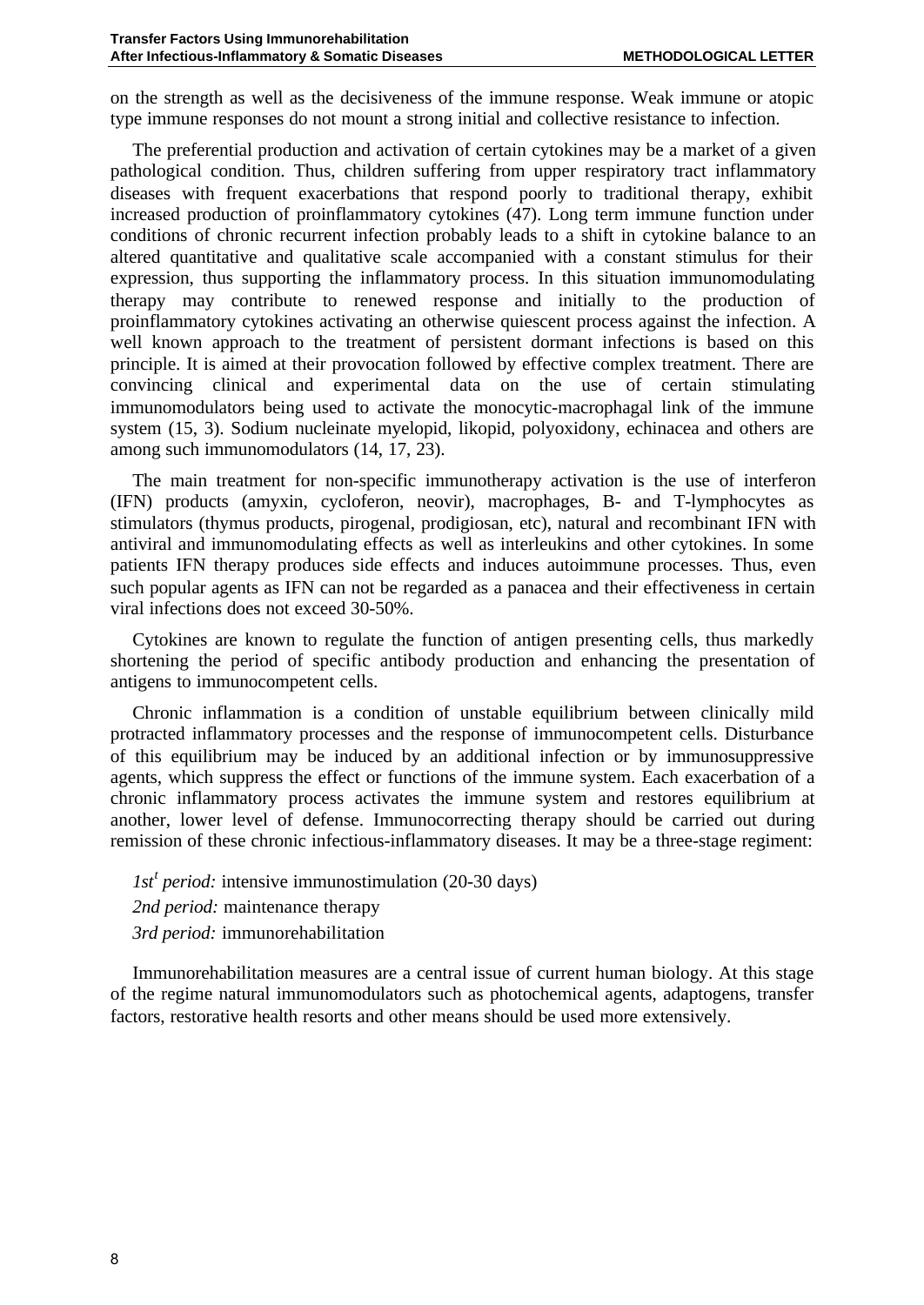## **3. Colostrum Derived Transfer Factors – A New Generation of Immunomodulating Agents**

The discovery of transfer factors by H.S. Lawrence in 1949 marked the beginning of a new era in the development of immunology (32, 33, 54). He established that immunity can be transferred from one person to another by injecting a leukocyte extract containing molecules named transfer factors. The superb properties of these immunoactive signal molecules called transfer factors are capable of revolutionizing medicine.

According to Kirkpatrick, *et al* (46) transfer factors are peptides consisting of 44 amino acids. Unlike antibodies, which have large molecular masses, transfer factor molecules are only a small faction of antibody size and have molecular weights of less than 10,000 daltons. According to some authors the boundaries are between 3,500 to 5,000 daltons.

It was later found that transfer factors are not species specific but possess a versatile effectiveness irrespective of the biological species of donor or recipient. Therefore, they may be sourced from different mammals, i.e. they can transfer immunity to people even if they are derived from a different mammal species. According to literature data transfer factors exert multitudinous impacts on the immune system, regulating functions of T-suppressors, T-killers and macrophages (31).

Transfer Factor™ (TF) (produced by 4Life Research, USA) is a hypoallergenic product, free of casein, lactoglobulins and other large proteins, but it does contain intact cytokine fractions identical to leukocytic cytokines. Academician A.A. Vorobiev of the Russian Academy of Medical Sciences points out that unlike other immunomodulators Transfer Factor has a wide spectrum of activity, is safe, is administered orally, has no contraindications or side effects, and is effective both in adults and children.

Being versatile immunocorrectors transfer factors induces, moderates and/or normalizes immune response. Depending on the type of disturbance it either stimulates weak immunity, or normalizes or enhances protracted immune reactions, thus preventing the onset of pathological processes. These effects are due to the fact that TF has three main fractions with each named according to its main effect on the immune system: inducer, antigen specific and suppressor transfer factors. Inducers provide general readiness of the immune system to ward off aggressors. Antigen specific transfer factors are a set of certain antigens and cytokines which help the immune system to recognize many microorganisms and antigens in advance. Suppressors prevent the immune system from concentrating all its strength on a defeated infection while ignoring other threats. Suppressors also regulate the immune response intensity, thus preventing autoimmune reactions. Cytokines, a part of the composition of TF, regulate suppressor cells functions, help maintain adequate immune reaction and the degree of process activation, i.e. body reactions may become predictable and manageable.

The antigen presenting TF components were found to shorten the period prior to antibody production by augmenting the process of antigen presentation to immunocompetent cells.

As a rule, persistence of chronic infection is known to be due to inadequate phagocytic and digestive functions f macrophages; this protracts the period of foreign antigens presentation to T-lymphocytes, and ensuring antibodies production.

Transfer Factor' variety mechanisms and actions, their natural origin and lack of contraindications broaden the sphere of their application. The antigen specific components of TF influence the activity of macrophages and cytotoxic T-lymphocytes, thus helping the immune system to recognize certain microorganisms and antigens. And, because of the stages of antigen recognition and presentation to antibody producing cells are skipped; it also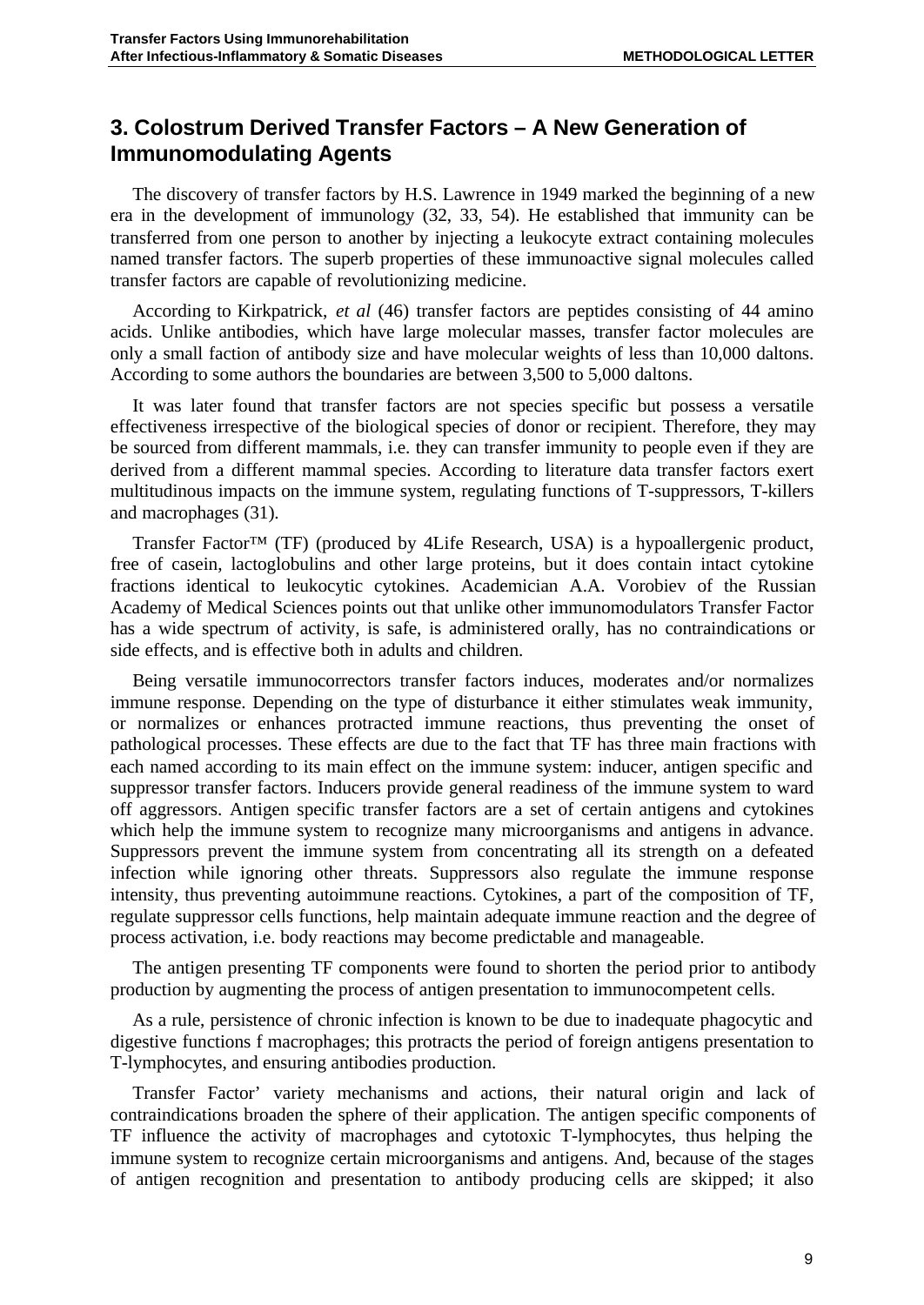markedly enhances the production of specific antibodies by bringing about antibody synthesis with a ready "matrix" of an antigen specific factor.

A very important aspect of the effects of transfer factors is the non-specific activation of macrophagal reactions that contribute to complete Phagocytosis, recognition of any antigens by macrophages, and their presentation to other immunocompetent cells. A similar process is routinely accomplished by macrophages located in Peyer patches in the intestines. In this way a stable level of natural defensive antibodies and the rate of the production of specific antibodies against certain pathogenic microorganisms entering the body via the gastrointestinal tract are regulated.

Nature has devised the most effective and prompt means of protecting infants by transmitting transfer factors from mother to child. During the first hours and days of life information mediators and ready immunoglobulin antibodies entering the body of a newborn via colostrum providing protection not only as a first aid measure upon the encounter of infectious pathogens, but also to "teach" intestinal macrophages and Peyer patch lymphocytes to quickly recognize foreign antigens and trigger protective immune mechanisms.

Scientific interest in transfer factors is accented by the fact that since the time of their discovery more than 40 million US dollars have been spent on their research, more than 3000 scientific papers have been published and eleven international conferences have been held. Despite these facts, the study of structural aspects and the mechanisms of transfer factors effect are still challenging problems for involved scientists (46).

I8 defense factors participate to a certain degree in the development of almost every pathological condition. Effective treatment of many infectious, autoimmune and allergic diseases depends on timely use of immunocorrecting drugs. The way a particular immune system responds to detrimental factors and the environment in which a pathological process arises and develops are of great importance. It should be pointed out that since the discovery of transfer factors more than 50 years ago they have become one of the most effective means to strengthening body resistance to various detrimental factors. Their demonstrated immunocorrecting effects in many infectious and somatic diseases have been studied and reported by scientists of different countries.

Transfer factors' wide spectrum of clinical effects, which were reported at the 11th International symposium (dedicated to transfer factors), encouraged doctors to recommend them to patients of different ages from infants to elderly people being treated in intensive care units. The effectiveness of oral use of transfer factors preparations was also reported.

Due to its great effectiveness TF can be used in combination with other immunomodulators and adaptogens. The use of TF in conjunction with such adaptogens as immunal, tactivin, thymogen, myelopid and others will help to direct their immunomodulating effect along the paths of cytokines and antibody production.

Comparative scientific data obtained from laboratory investigations confirm the stimulating effect on Natural Killer (NK) cells by TF and Transfer Factor Plus®. It has been established that TF is significantly more active than other well know immunomodulators, since TF increased NK activity by 103% and adaptogens fortified TF PLUS by 248% (32, 46).

In-vitro studies carried out by M.V. Kisielevsky and E.O. Khalturina (28) at Russian Cancer Research Center demonstrate mononuclear blood cells from health donors. The greatest effect was recorded 48 hours following mononuclear cell incubation with the products at different concentrations. The level of effective concentrations ranged from 0.1 to 0.0001 mg/ml. These products, which contain mixtures of transfer factors derived from two sources, colostrum and egg yolk, were most effective in proportions 70:30 and 50:50 (bovine:egg). Incubation of these products with mononuclear cell resulted in an average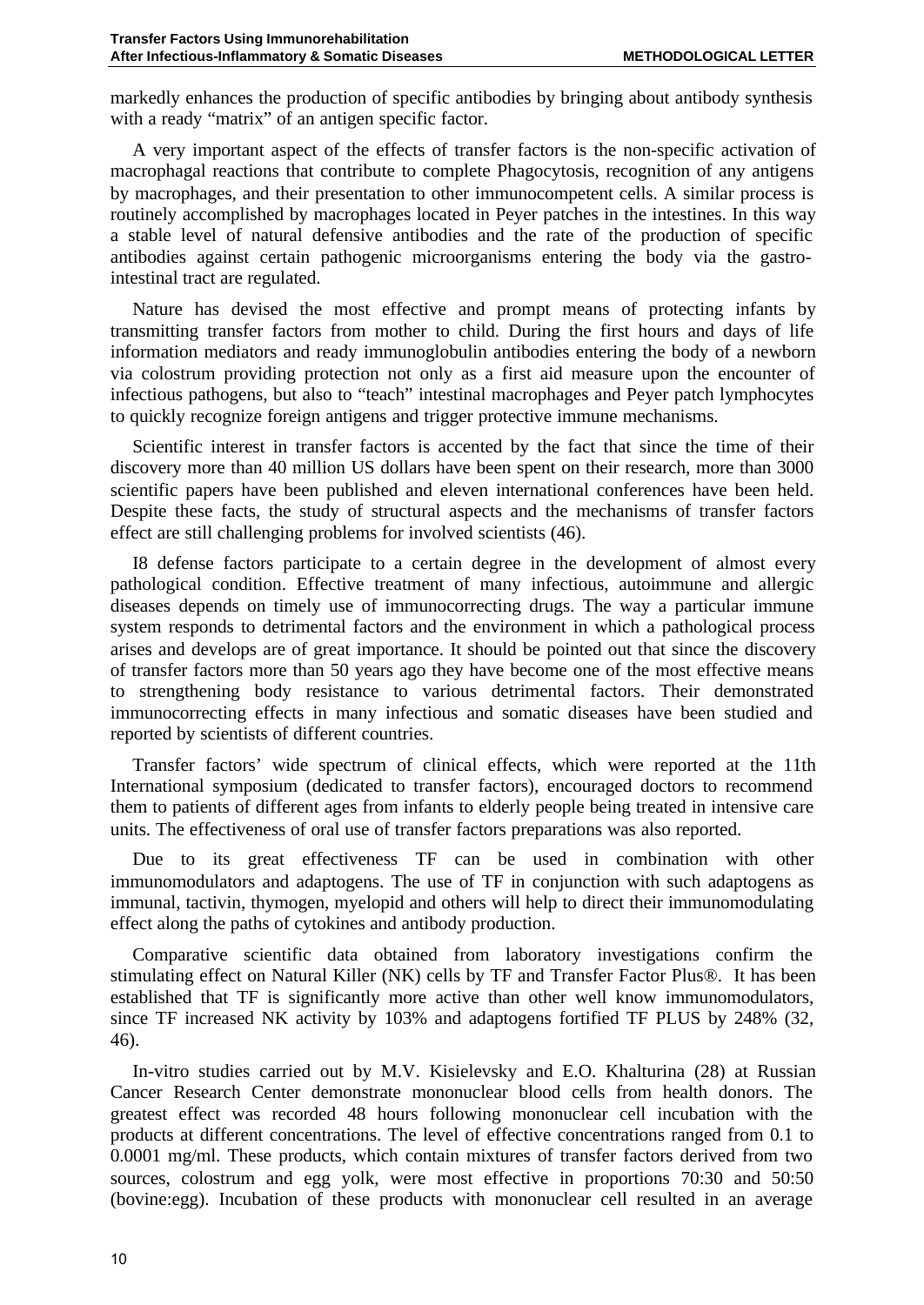increase of mononuclear cell cytotoxicity from a low of 18% to 80-99% with and some samples exceeding the cytotoxic stimulating effects of interleukin-2.

Transfer Factor™, a product of 4Life Research, is a proprietary concentrate of transfer factors (Transfer Factor XF™) derived from bovine colostrum by means of an exclusive and patented process. Pharmaceutical form: gelatin capsules, containing Transfer Factor powder (bovine colostrum concentrate) and maltodextrin.

Transfer Factor Plus® is a proprietary product of 4Life Research containing:

- Transfer Factor XF powder (bovine colostrum concentrate)
- Zinc monomethoinine 20% (3.3 mg of zinc)
- Proprietary Cordyvants' mixture
- Inositol hexaphosphate
- Soy beans extract (phytosterols)
- *Cordyceps sinensis*, powder
- Baker's yeast (D-b-glucan) extract
- Lemon, peel powder
- *Agaricus blazeii* Mushroom extract
- Aloe gel powder (*Aloe vera* leaf)
- Oats extract, *avena sativa* (b-glucan)
- Olive tree (*Olea europaea*) leaf powder extract
- Maitake Mushroom (*Grifolea frondsa*) powder extract
- Shitake Mushroom (*Lentinus edodes*) powder extract.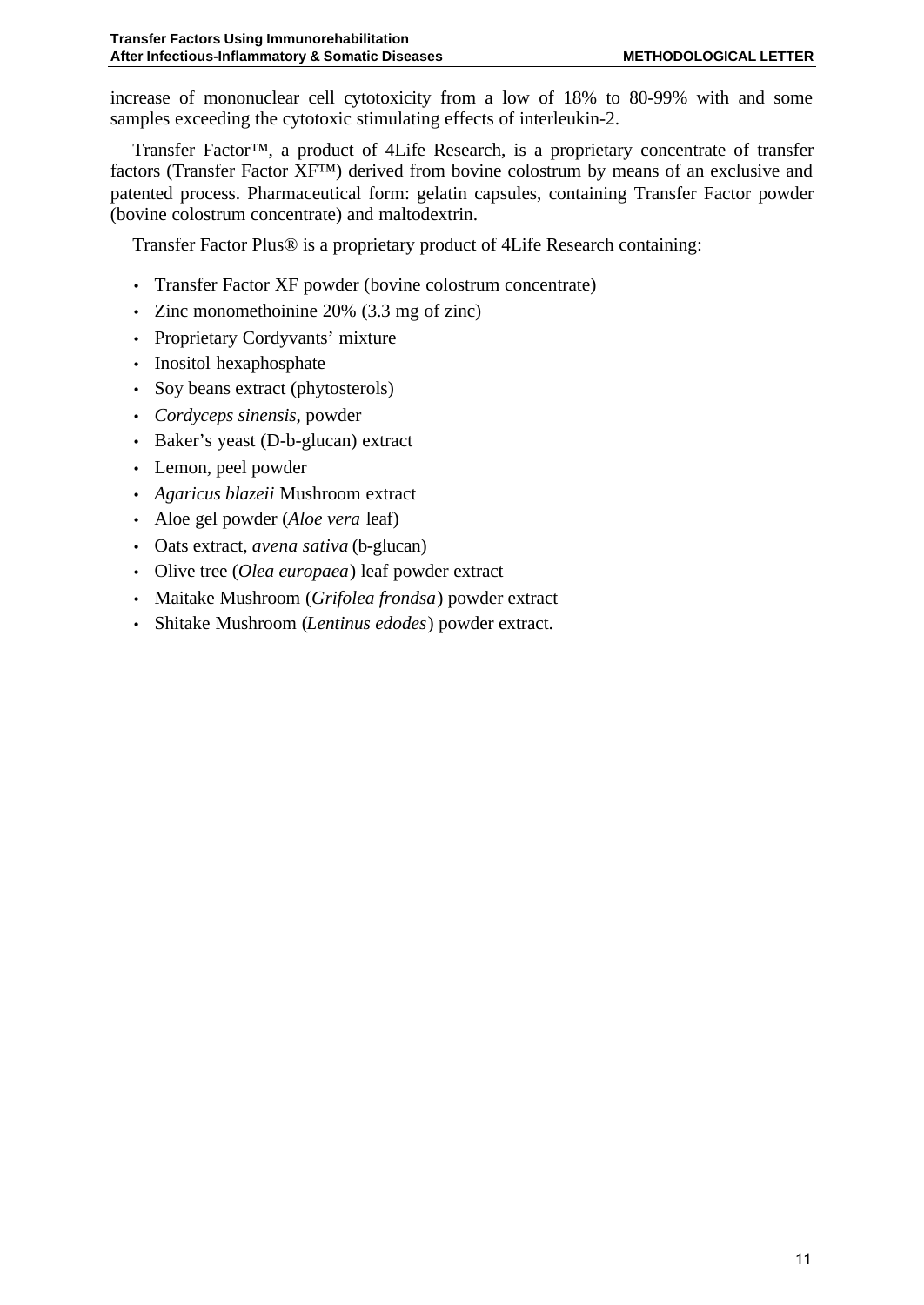### **4. The Use of Transfer Factors in Various Diseases**

With the diversity of exiting immunomodulators capable of producing either stimulating or suppressing effect on the immune system, we chose to scientifically investigate the use of transfer factor products in pathological conditions necessitating immunocorrection.

Studies demonstrating the clinical and immunological effectiveness of Transfer Factor™ and Transfer Factor Plus® in the treatment of patients with HIV infection, hepatitis B and C, herpes, urogenital chlamydiosis, severe bacterial infections (osteomyelitis), helminthic invasions (opisthorchiasis), as well as malignant tumors (gastric cancer), dermatoses (psoriasis, atopic dermatitis) and duodenal ulcer were carried out in different clinics of Russian Federation from 2000 through 2003.

The results of the clinical studies, included in this paper, helped to evaluate the effectiveness and safety, the duration of treatments, the doses of Transfer Factor products, and prospects of their use not only in the above mentioned diseases, but in the complex treatment of various pathological conditions.

#### **The Effectiveness of TF Use in Viral Hepatitis**

Destabilized immune mechanisms play a leading role in the pathogenesis of parenteral hepatitis (viral hepatitis B and C) as well as in the course and outcomes of the diseases (42, 43). Despite considerable experience in viral hepatitis treatment, including chronic ones, a number of issues concerning an optimal regimen are still being discussed with doses and the treatment with interferons (INF) as the current drugs of choice. The fact that treatment with INF of one patient with the chronic form of hepatitis C costs \$10,000-\$15,000 prompts the necessity of solving this issue. In addition, this antiviral therapy prescription has a list of other indications, but interferons are sometimes poorly tolerated by patients and the host produces antibodies against recombinant interferons. For these reasons the search for agents with proven therapeutic effect in the patients with viral hepatitis is quite justified.

The first results obtained from adult patients receiving TF along with the conventional therapy attests to a high effectiveness of cellular cytokines use in this kind of pathology (9). Along with the normalization of biochemical values and the decrease of viral load (62% in most cases), all patients registered a marked improvement of the generate state, were more efficient and did not experience excessive fatigue, and there was no discomfort in the right hypochondrium. Further studies with the patients with acute and chronic forms of viral hepatitis B and C, wherein patients were followed up for 6 months after the treatment, were carried out by the same authors (19, 21). Fifty (50) patients with chronic viral hepatitis B and C and 15 patients with acute viral hepatitis B received TF, one capsule 3 times daily for 14 days. The resulting data were comparable to those obtained in patients receiving conventional treatment with interferons.

Twenty four (24) patients with acute hepatitis B and 34 patients with chronic hepatitis C (CVHC) received TF PLUS, 1 capsule 3 time daily for 14 days. The control group, 15 CVHC patients, received 3,000,000 IU of reaferon (an antiviral IFN) intramuscularly 3 times a week. The remaining patients received basic therapy aimed at improving bile secretion (holoasa or hophitol) and liver function (riboxin per os). Identical immunocorrecting effects were registered in the patient group receiving TF PLUS for 2 weeks and in the patients, receiving IFN therapy for 3 months. In the patients receiving TF PLUS there were earlier symptoms dynamics that were positive. TF PLUS was well tolerated and there were no side effects as compared with fever, joint pain and asthenia during interferon therapy. It is worth pointing out that the incidence of viral remission in the groups receiving reaferon and TF Plus was the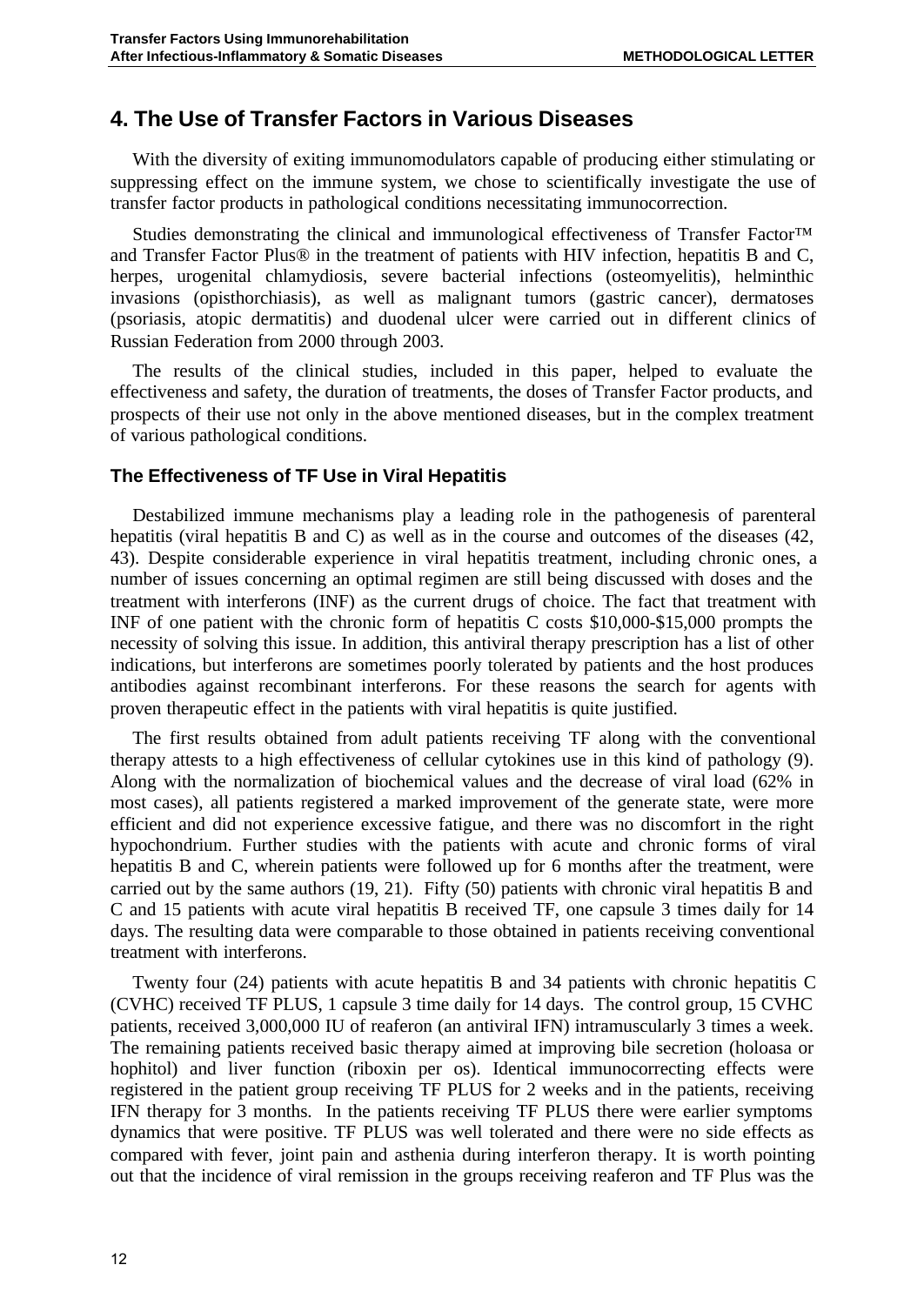same, i.e. 65%. At the same time the level of g-interferons production was significantly higher in the patients receiving TF Plus.

The effectiveness of TF and TF PLUS in the treatment of viral hepatitis B and C may be of great help in considering the use of the TF products as the alternative treatment in recombinant interferons or as an addition to the conventional therapies for viral hepatitis.

The data obtained indicates further studies of the effectiveness of TF products should be conducted to additional patients in order to develop the most effective schemes of complex treatment, pharmacologically effectiveness, the dose courses and the economics.

#### **The Use of TF in Chlamydial Infections**

In recent years chlamydial infection has become a serious health care problem. The majority of reports of domestic as well as foreign authors are dedicated to urogenital chlamydiosis (40, 52). The use of modern antibiotics leads to the development of such side effects as dysbacteriosis, toxic liver lesions, and secondary immunodeficiencies. When developing therapeutic measures one must bear in mind the cycle of chlamydia development, the possibility of L-forms formation (lacking a cell wall), and its perseverance in the body that necessitate not only the correct choice of antibiotics but the search for effective immunocorrecting agents (6). The use of TF and TF PLUS in the treatment of urogenital chlamydiosis in adult patients is of great interest (22, 26).

Twenty-four (24) male patients with urogenital chlamydiosis received antibacterial therapy according to the traditional scheme for a month (10 days each of clarythromycin, doxicyclin and ofloxacin). The second group (26 patients) received one 10 day course of clarythromycin and in addition TF PLUS, 1 capsule 3 times daily for the 10 days. The third group (23 patients) received clarythromycin and TF according to the same scheme. The examination of urethral smear and prostate secretion using the Polymerase Chain Reaction (PCR) DNA method two months after the end of the treatment registered 100% chlamydia eradication in all three groups.

Seventy-two percent (72%) of patients that received traditional antibacterial treatment complained of discomfort in the epigastric area and one third (32%) complained of nausea. There were cases of vomiting (12%) and dyspepsia (12%). Intestinal dysbacteriosis with the prevalence of fungal lesion and genital candidosis were registered in 88% of the cases. From antibacterial therapy there were hepatotoxic effects such as jaundice syndrome (8%), liver enlargement (17%) and increased activity of hepatic enzymes (54%). All these manifestations necessitated additional therapies such as the use of enzymes and other bioagents, additional agents for improving hepatic function, and the use of fungicides, thus prolonging the course of the treatment and increasing costs.

The first phase of specific immune defensive response is know to start with the activation of the entire cytokines complex (interleukins, interferons, adhesion molecules and etc.), i.e. monocytic-macrophagal phase activation (48, 49). The levels of IL-1b, IL-2 and IFN-g concentrations were defined before and after the treatment in 45 urogenital chlamydiosis patients. The imbalances in the cytokines studied are shown in the data. There is a statistically significant different between the concentration of the main proinflammatory IL-1b and its normal value.

IL-2 is a classic interleukin, which not only participates in the induction of cellular immunity, but also performs its main function, namely, destruction of cells altered by exogens. It also activates T-cells, NK cells as well as all cellular entities (macrophages, neutrophiles and others) that are capable of destroying diseased cells and microbes. In our studies IL-2 titers were found to be high during the first days of development of the inflammatory process. IL-2 concentrations were significantly different from its normal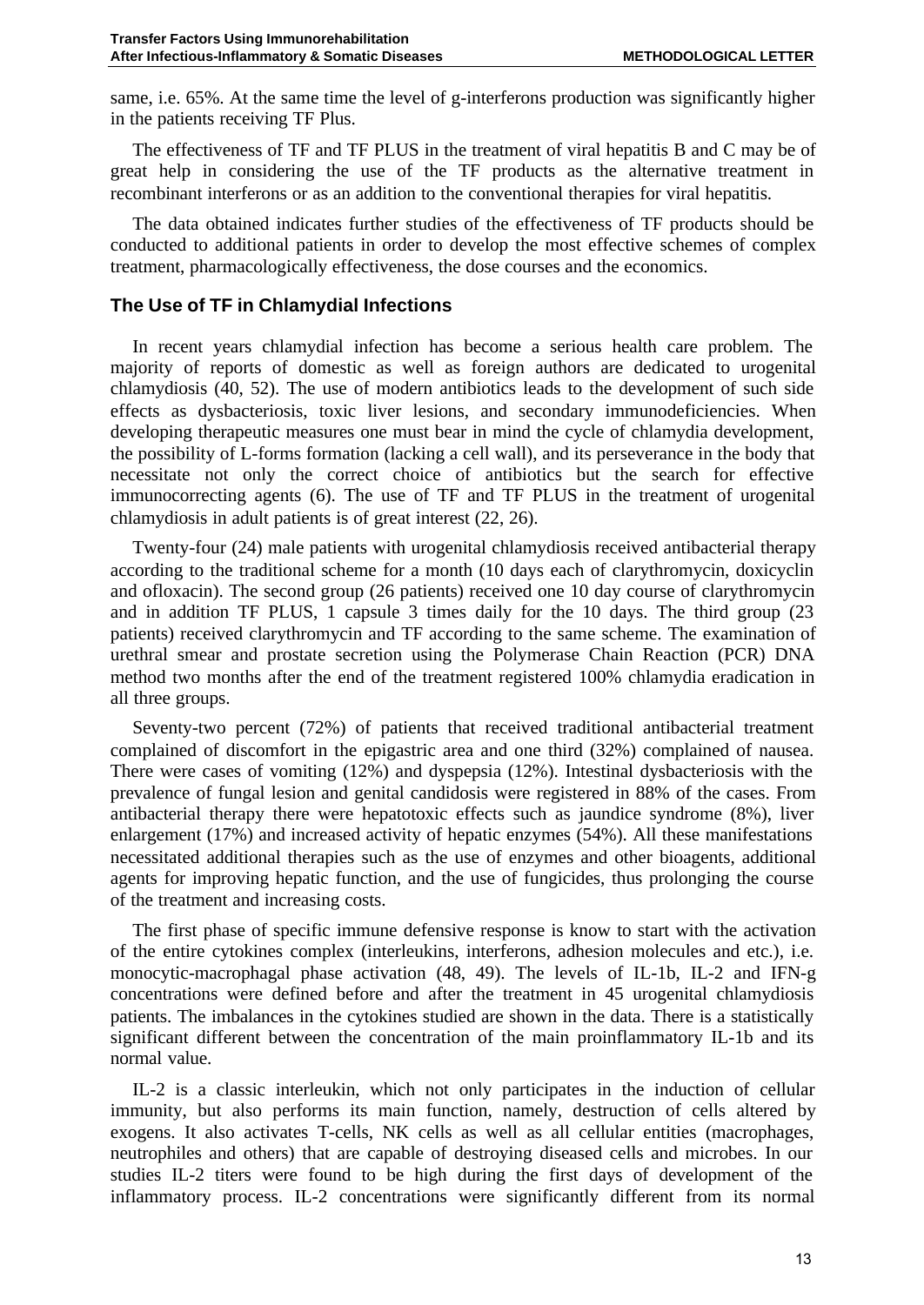concentration; while at the same time INF-g concentrations in urogenital chlamydiosis patients revealed a statistically significant decrease as compared with that of the control group.

There was no significant difference in the effects of TF or TF PLUS in either the dynamics of clinical manifestations or in the immunological shifts. This is yet another confirming fact that cytokines in these products are the major active principle and other components potentiate their effect.

Urologists may prefer TF PLUS, which would be quite understandable since it contains sins, which produces beneficial effect on sexual function. Zinc helps prevent the formation of hypertrophic prostatic processes thus promoting a purposeful prevention of its benign enlargement.

It should be pointed out that combining interferon drugs and antibiotics in the patients with chlamydiosis (41) and leikinferon and antibiotics in children with chronic pyelonephritis (28) protects them from adverse effect of antibacterial drugs and minimizes the development of intestinal dysbacteriosis.

The combined use of interferon agents, cytokines and antibacterial therapy brings a marked therapeutic effect with lower doses of each component. The potentiating effect of cytokines allowed for both significantly decreasing the effective dose of antibiotics and minimizing their negative effect. It may be a useful strategy to use oral doses of cytokines to help patients suffering from intestinal infections and intestinal dysbiosis caused by persistent intracellular infections. TF potentiates the effect of eubiotics, enzymatic products and adaptogens.

#### **The Effectiveness of TF Use in Osteomyelitis**

Studies of the effectiveness of TF in osteomyelitis patients carried out at St Petersburg State Medical Academy (12, 13, 38, 39) revealed a diversity of its mechanistic effects.

Chronic osteomyelitis is a protracted severe infection. Free radicals and lipid peroxidation reactions play a major role in the pathogenic mechanisms of the disease and in inducing immune deficiency in patients (36, 37).

Third-three (33) patients, ages 25 to 64, with different forms of osteomyelitis were included in the study. The patients were divided into two groups. The protocol consisted of surgical removal of the purulent infection, performed a week after the beginning of TF use, and a wide spectrum antibacterial therapy (gentamycin, ampiox and others) in post operative period.

The main group patients (20 people) were receiving TF, 2 capsules 3 times daily, along with the standard antibacterial therapy. Thirteen (13) nosology, sex and age matched people comprised the control group and received standard treatment.

It was shown that in addition to its immunomodulating effect, TF influenced the biochemical non-specific resistance mechanisms, including free radicals oxidation, increased cellular membranes stability and the antioxidant defense activity. The nature of the changes in biochemical values showed that in addition to being immunotropic, TF may also produce adaptogenic effects.

There were significant changes in humoral immunity, characterized by increased IgA production, stimulation of phagocytic immunity, as well as in the dynamics of certain T-cells populations and without a noticeable increase in circulating immune complex (CIC) level. Patients experienced clinical improvements in their condition and post-operative rehabilitation periods were shortened.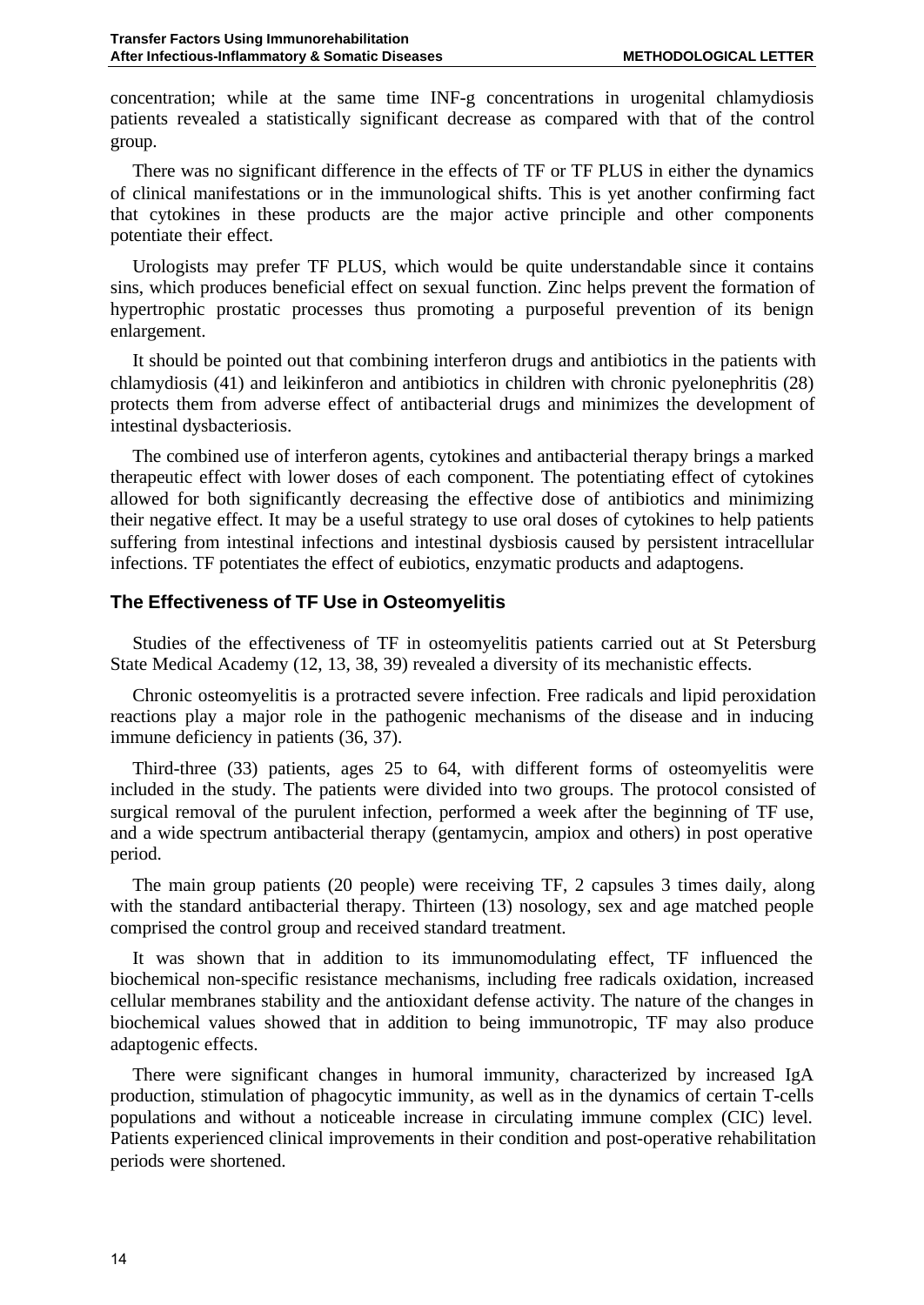Due to its membrane stabilizing and its antioxidant effects TF can be extensively used at the beginning of a microbial-inflammatory processes (before the development of immune reactions) when adhesive processes are of consequence.

The use of TF in the patients with hematogenic osteomyelitis prompted the following method of its use both in the active phase and for immune disturbances during rehabilitation: 2 capsules 3 times daily for 2 weeks prior to surgery along with the basic therapy and for 2 months following surgery. TF is then replaced with two months of vitamin-mineral supplementation. Subsequently, after checking patient immune status and in cases of immunodeficiency TF, 1 capsule 3 times daily, should be given for 2 months and the above mentioned treatment should be repeated.

In case of immunodeficiency in other non-hematogenic forms of osteomyelitis TF, 1 capsule 3 times daily, should be taken for 2 weeks before and for two months following surgery. Following a 4-5 month break in therapy, in cases where immunodeficiency has reoccurred TF should be administered for another two months.

If remission is interrupted with an exacerbation of osteomyelitis TF, 2 capsules 3 times daily, should be taken for one week before and for one month after surgery.

#### **The User of TF in Immunorehabilitation Therapy of HIV Infection**

Acquired Immunodeficiency Syndrome (AIDS) is one of the most serious problems confronting modern medicine. For HIV patients immune modulation therapy (i.e. the restoration of normal immune function) is aimed altered immune mechanisms and at the pathogenic agent(s). The results of studies conducted (10, 11) showed that TF PLUS treatment significantly improved the immune status of HIV patients. The product also proved useful in other aspects of therapy as for example the level of circulating immune complexes (CIC) decreased to normal values in 50% of patients receiving TF PLUS.

Because the CD4 T-helper marker is a HIV receptor, whereas HIV is tropic to Tlymphocytes and other immunocompetent cells it infects mainly T-helpers while sparing cytotoxic cells. A significant increase in T-helper (CD4+) levels in patients receiving TF PLUS is an important aspect in helping to attain the main goal of such patient treatment, namely, maximum life extension and preservation of its quality.

In HIV therapy patients received TF PLUS, 1 capsule 3 times daily for two weeks. Repeated courses of TF PLUS are prescribed during the process of out-patient follow-up as based upon the investigative results of a patient's immune status.

#### **The User of TF in the Complex Treatment of Atopic Conditions**

Allergic diseases are one of the many challenges for modern medicine. Statistics from all over the world show this pathology to by skyrocketing (up to 20% of the population). Now days, one person in five on the Earth is suffering from some form of atopic pathology. According to the World Health Organization's (WHO) prognosis, atopic conditions will hold the first place in general morbidity in the 21st century. At the same time the available traditional antihistamine agents are not effective enough; their effects are limited to partial histamine receptor blockage and are often accompanied by adverse reactions. Pathogenic mechanisms of allergy development are known to be connected with a disturbance I the course of T-lymphocyte differentiation, decreased activity of the T-suppressor cells and excessive IgE production. The final link of this chain is mast cell activation and degranulation. It is necessary to find the means of influencing the various links of these atopic reactions. In our view cellular cytokines that regulate suppressor cell activity are suited best of all for this purpose.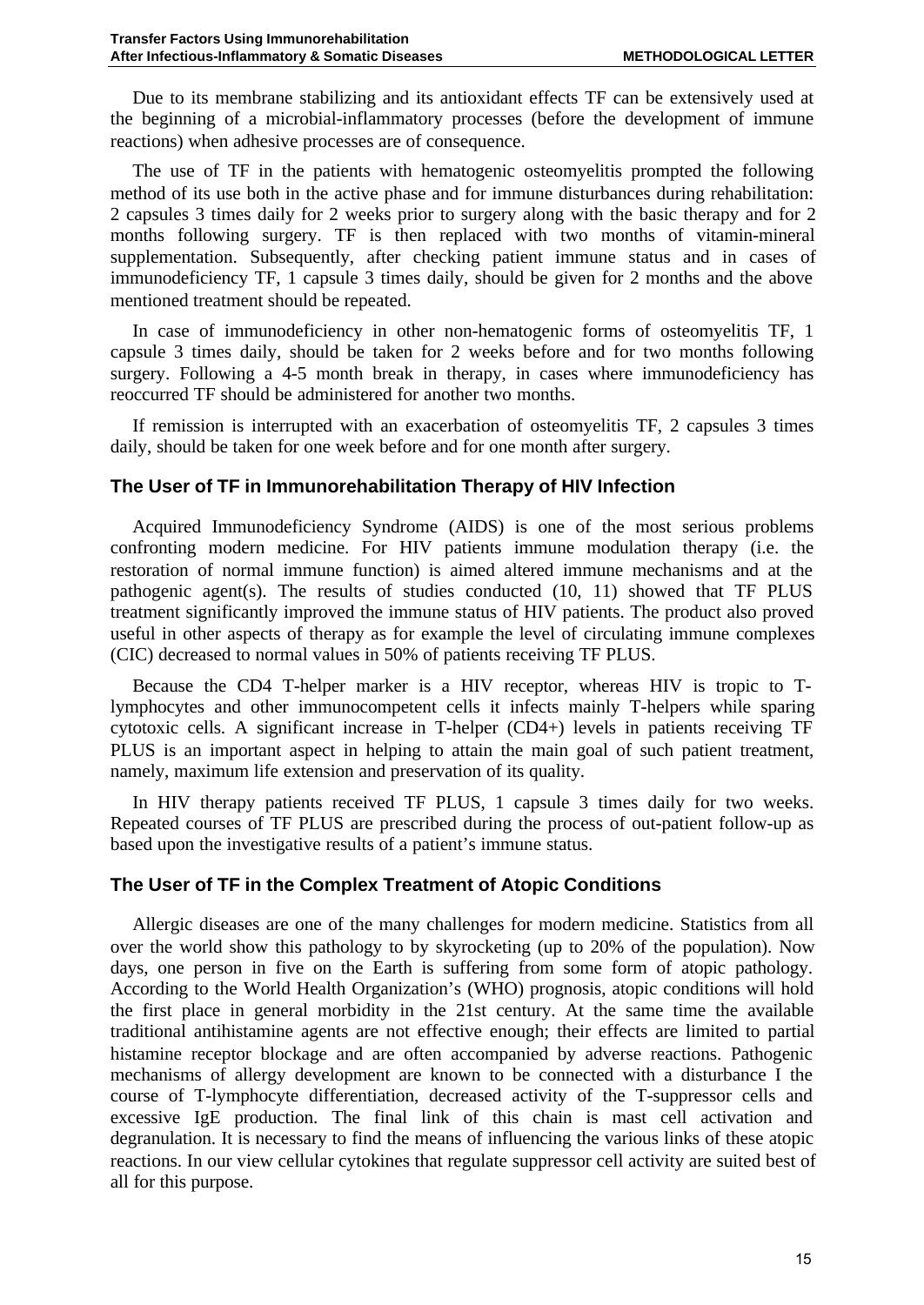Transfer factors used as a biologically active substance will help to module local (i.e. within the limits of gastro-intestinal tract0 and general immune reactions of dietary allergies as well as atopic skin reactions in the diseases characterized by atopic reactions, after 20 days of the product administration all patients had remission.

Promising results were obtained from TF use in dermatovenerology (29, 30), namely, in psoriasis and atopic dermatitis patients where autoimmune and allergic reactions play important roles in the pathogenesis of these diseases (8). After 7-10 days of TF administration along with traditional drugs, patients reported less intensive itching, scaling and skin eruption.

#### **Immunomodulating Effect of TF Use in Opisthorchiasis**

The use of TF PLUS, 2 capsules 3 times daily for 7 days, in opisthorchiasis patients brought about clinical and immunological effects 920). Unlike the control group patients who received only anthelminthic treatment, patients treated with TF PLUS demonstrated a complete remission and in all patients there was a disappearance of vasculitis and arthralgia that occurred within 6 months following treatment.

Immune system indices in the patients who received TF PLUS different significantly from those of the control group patients. Two weeks after treatment there was an increase of IgG level and more active CIC formation in the patients of TF PLUS group. Also, in the patients who received TF PLUS their concentrations of IFN-g, which plays an extremely important role in the development of a specific immune response, increased more than twofold as compared with the values before the treatment and with those of the control group (27, 34, 44). Conventional anthelminthic treatment alone did not bring about any tangible changes in the indices of the immune system humoral components studied, thus reflecting a certain unresponsive characteristic of the process.

The results of this study have convincingly shown the clinical and immunological effectiveness of TF PLUS in the complex treatment of opisthorchiasis patients. The product significantly contributed to clinical recovery of the patients during a six-month period.

TF PLUS used for immunorehabilitation, when carried out after bilthricide treatment, is of practical value in the process of forming defensive immunity. It also prompts quick elimination of Op. felineus antigens, arrests the development of immunopathological processes and brings about more complete and easier recovery.

#### **The Role of TF in Immunorehabilitation of Oncology Patients**

Gastric cancer is an oncological disease characterized by the development of persistently stable immunodeficiencies, which are also a consequence of the peculiarities associated with the surgical treatment of the disease.

Numerous immune condition studies of gastric cancer patients have shown that development of secondary immunodeficiency adversely affects both the adequacy and the effectiveness of immune response and shortens the duration of remission periods. These factors necessitate a complex approach to gastric cancer immunotherapy after maximum reduction of the diseased cells (25).

Twenty-five (25) patients (the treatment or main group) with second or third clinical stage of gastric cancer participated in clinical studies of TF PLUS. The studies were conducted in RAMS Cancer Research Center. Twenty-five (25) patients of sex, age, nosology, and matched disease stage comprised the control group (25). All of the gastric cancer patients in both groups underwent surgical treatment and during the post-operative period the standard procedure of immunotherapeutic treatment. To stimulate non-specific immunity, patients in the treatment group received TF PLUS, 1 capsule 3 times daily for 30 days, along with the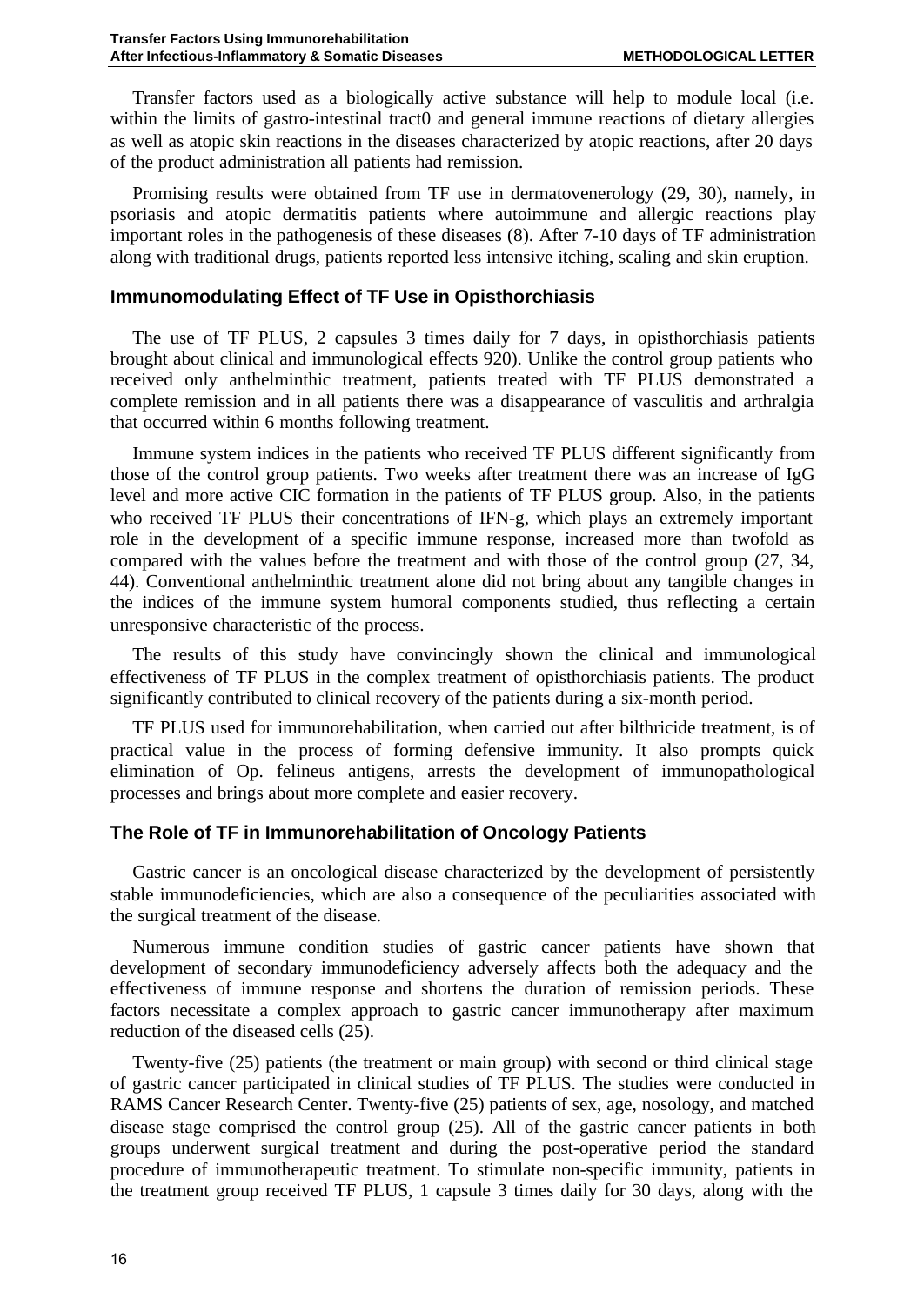standard treatment. It should be pointed out that initially the majority of patients suffered from immunodeficiency of varying severity and immunodeficiency was provoked by surgery.

After the end of the course of complex treatment the study was continued with TF PLUS administration and it demonstrated that the continued treatment was beneficial to immune, interferon and cytokine status, as well as for the clinical improvement of the patients. There was an increase of CD3+, CD4+ and CD8+ content in bloody lymphocyte populations and the number of NK cells in blood samples markedly increased both showing activation of the cell mediated immunity. Concerning humoral immunity, positive charges towards normal levels of TNF-a and IL-1b production were registered.

Other positive changes characterized by decreased severity in intoxication syndrome, improved general state of being better appetite and disappearance of weakness and fatigue in the clinical course of the disease were observed. The post-operative period was uneventful. There were no reoccurrence of the disease during the course of the complex immunotherapy that was fortified by TF PLUS.

TF PLUS is well tolerated by patients and is effective as a part of a complex immunotherapy for oncology diseases and can be successfully used in clinical practice.

#### **The Effectiveness of TF PLUS in the Complex Treatment of Duodenal Ulcer**

Convincing results supporting the use of TF PLUS in a multi-faceted treatment of Helicobacter pylori (Hp) associated duodenal ulcer were obtained by Iu.V. Telnyikh at Moscow's Sechenov Medical Academy.

Thirty-five (35) patients with duodenal ulcer associated with Hp took part in the clinical studies. They were divided into two groups. The control group (15 patients) received Omez, Amoxycillin, and Clarythromycin according to traditional treatment in order to eradicate Hp. The main group (20 patients) received TF PLUS, 2 capsules 3 times daily for the first 10 days, then 1 capsule 3 times daily for the following 20 days along with the eradication therapy.

Laboratory results measuring humoral and cellular immunity showed that there was a pronounced immune imbalance in patients with duodenal ulcer with associated Hp disease that had persisted for more than 10 years and who had a pathological condition of the hepatobiliary system. Blood samples from these individuals showed a marked decrease in both percent and absolute number of natural killers (NK) with decreased activity, a decrease of Thelpers, and an increase of T-suppressors number which results in a decrease in the immunoregulatory index. Other authors have obtained analogous data (4, 5, 53, 55). The 10 day eradication therapy with Omez, Amoxycillin and Clarythromycin aggravated the immune imbalance leading to the development of secondary immunodeficiency due to the antibiotic's activity and its aggravation of intestinal dysbiosis.

The combination of Hp eradication therapy along with the natural immunomodulators TF PLUS brought about a marked and statistically significant improvement of both humoral and cellular immunity, which resulted in normalization of the immunoregulatory index and improved neutrophils and natural killer cell activity. The elimination of the secondary immunodeficiency by TF PLUS activity resulted in the improvement of the condition of patients with duodenal ulcers. In particular, the effectiveness of eradication therapy was increased by 21.7%, pain and dyspeptic syndromes, respectively, were arrested 4 and 4.5 days earlier and mucosal ulcer scarring occurred 8 days earlier in the TF PLUS treatment group as compared with the control group. Eradication of Hp was 73.3% successful in the control group. Eradication of Hp in the group receiving TF PLUS was 95%.

The clinical data obtained and the data from other authors show the usefulness of TF and TF PLUS in various infectious and somatic pathologies.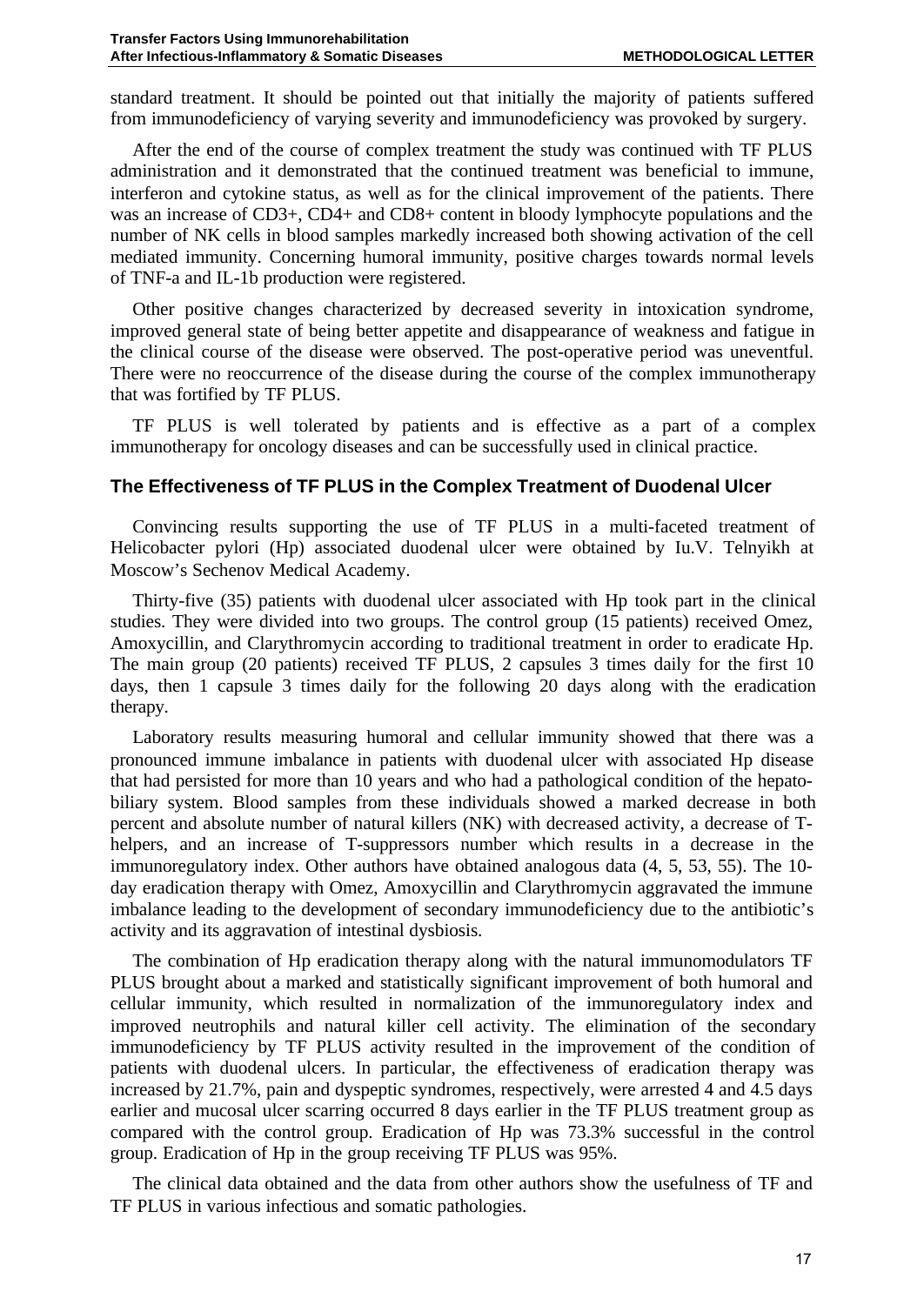## **5. Methods of Transfer Factors Use and Recommended Doses**

The developments of rational and effective regiments for the use of TF in various pathological conditions have been demonstrated. Both literature data and the results of clinical studies presented in this paper give justification for recommending regimes for TF and TF PLUS use in initial and anti-relapses of somatic and in infectious diseases (table 1).

The conventional scheme of TF use is:

- For the prevention of seasonal diseases (spring, autumn) connected with the weakening of the immune system – 1 capsule 3 times daily for 30 days;
- In acute infections at the beginning of a disease 2 capsules 3 times daily for not less than 7 days.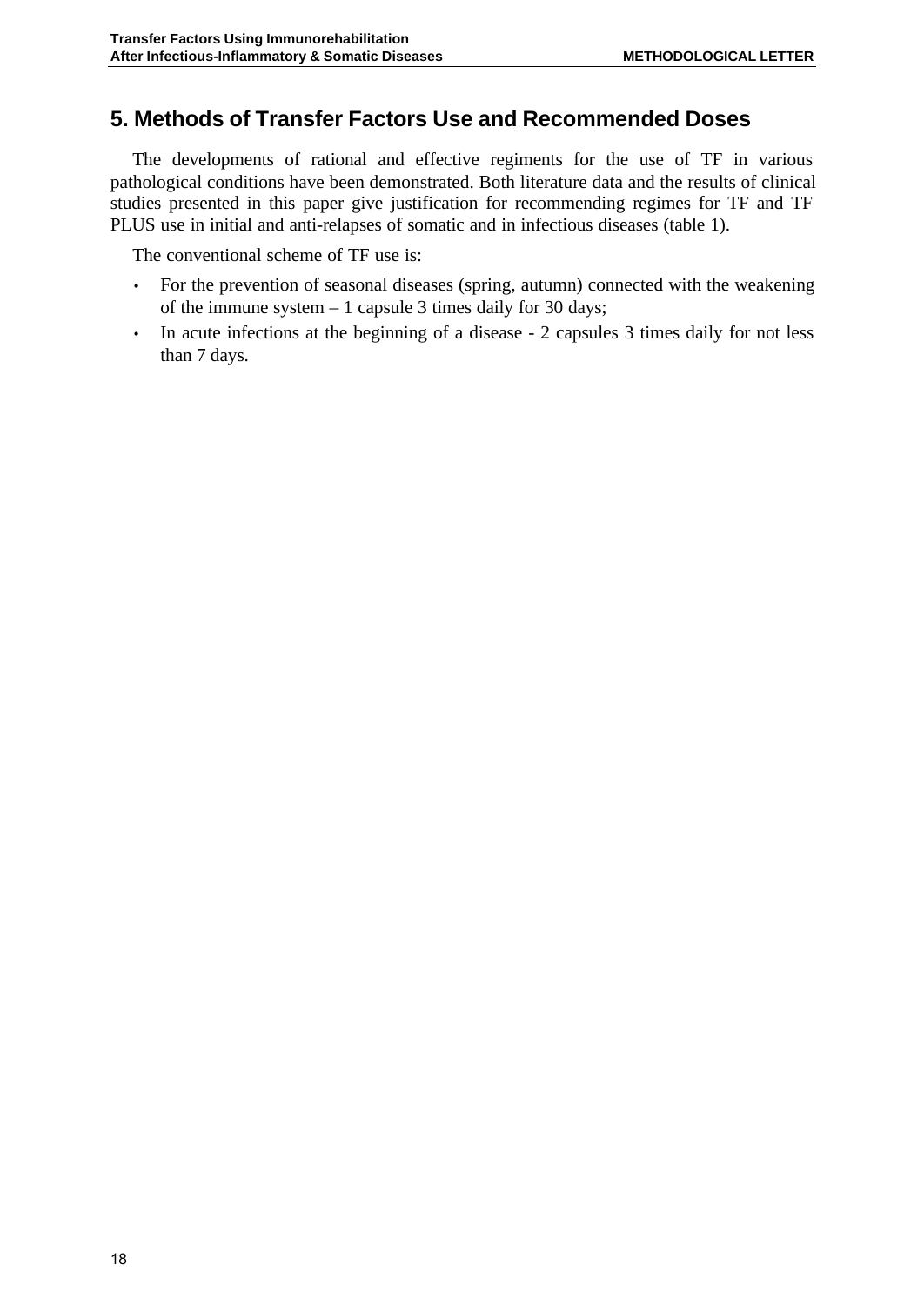Table 1. Schemes of the use and average course doses of TF and TF Plus (TF+) in various diseases in adult patients.

| <b>Disease</b>                                                                                                     | <b>Treatment</b><br><b>Procedures</b>                                                                           | <b>Dose</b>                                                                    | Duration of a<br><b>Treatment</b>                                                                                                                                                                                                                                                        |
|--------------------------------------------------------------------------------------------------------------------|-----------------------------------------------------------------------------------------------------------------|--------------------------------------------------------------------------------|------------------------------------------------------------------------------------------------------------------------------------------------------------------------------------------------------------------------------------------------------------------------------------------|
| 1                                                                                                                  | $\overline{2}$                                                                                                  | 3                                                                              | 4                                                                                                                                                                                                                                                                                        |
| HIV Infection                                                                                                      | TF+                                                                                                             | 1 capsule 3 times daily                                                        | 14 days repeated courses with<br>immunogram monitoring                                                                                                                                                                                                                                   |
| <b>Acute Viral Hepatitis B</b><br>(sluggish or protracted course)                                                  | <b>TF</b>                                                                                                       | 1 capsule 3 times daily                                                        | 14 days individual repeated courses<br>during follow-up study                                                                                                                                                                                                                            |
| Chronic viral hepatitis B and C                                                                                    | TF or TF+                                                                                                       | 1 capsule 3 times daily                                                        | For 14 days each month for the first thee months. Repeated<br>courses for 14 days, 1 capsule 3 times daily, monitored by<br>biochemical analyses, liver ultrasound investigation once every<br>2-3 months.                                                                               |
| Hematogenic Osteomyelitis &<br>immunodeficiency - 1st Type                                                         | TF and basic<br>antibacterial therapy                                                                           | 2 capsules 3 times daily                                                       | 14 days before surgery and 2 months after surgery                                                                                                                                                                                                                                        |
| In case of immunodeficiency persistence<br>after a 2 month treatment                                               | <b>TF</b>                                                                                                       | 1 capsule 3 times daily                                                        | Two months                                                                                                                                                                                                                                                                               |
| Chronic Osteomyelitis aggravation                                                                                  | TF and basic treatment                                                                                          | 2 capsules 3 times daily                                                       | 1 week before surgery and 1 month after surgery                                                                                                                                                                                                                                          |
| Opisthorchiasis                                                                                                    | $TF$ or $TF+$<br>After anthelminthic treatment<br>and bilthricide                                               | 1-2 capsules 3 times daily                                                     | 7 days repeated courses in case of persistence of<br>immunopathological processes manifestations<br>(arthralgia, vasculitis)                                                                                                                                                             |
| <b>Acute Urogenital Chlamydiosis</b>                                                                               | TF+ and antibiotic                                                                                              | 1 capsule 3 times daily                                                        | 10 days                                                                                                                                                                                                                                                                                  |
| <b>Chronic Urogenital Chlamydiosis</b><br>(complaints & clinical manifestations<br>lasting for more than 2 months) | TF or TF+ and antibiotic                                                                                        | 2 capsules 3 times daily/<br>1 capsule 3 times daily                           | 10 days<br>10 days and for 2 months after the end of the basic treatment<br>(antibacterial therapy aimed at prevention of complications)                                                                                                                                                 |
| The involvement of internal reproductive<br>organs (as complications of chronic<br>urogenital chlamydiosis)        | TF+ complex treatment along<br>with various groups of drugs,<br>as well as physio and<br>restoration treatments | 2 capsules 3 times daily<br>1 capsule 3 times daily                            | 10 days during a process aggravation<br>10 days as a preventative measure the frequency of TF use<br>depends on the extension and severity of the process, as well<br>as the presence of a secondary immunodeficiency and as a<br>preventive measure and varies from 2 to 4 times a year |
| Psoriasis, Atopic Dermatitis                                                                                       | <b>TF</b>                                                                                                       | 1 capsule 3 times daily                                                        | 14-21 days; repeated courses and during unfavorable seasons<br>of the year                                                                                                                                                                                                               |
| <b>Gastric Cancer after Surgery</b>                                                                                | TF+                                                                                                             | 1 capsule 2 times daily                                                        | 30 days minimal frequency of repeated courses: 2 months                                                                                                                                                                                                                                  |
| Duodenal Ulcer:<br>- during eradication<br>- after eradication<br>- anti-relapses treatment                        | TF+                                                                                                             | 2 capsules 3 times daily<br>1 capsule 3 times daily<br>1 capsule 2 times daily | $7-10$ days<br>until the end of a month (20-23 days)<br>for 1 month early in spring and late autumn                                                                                                                                                                                      |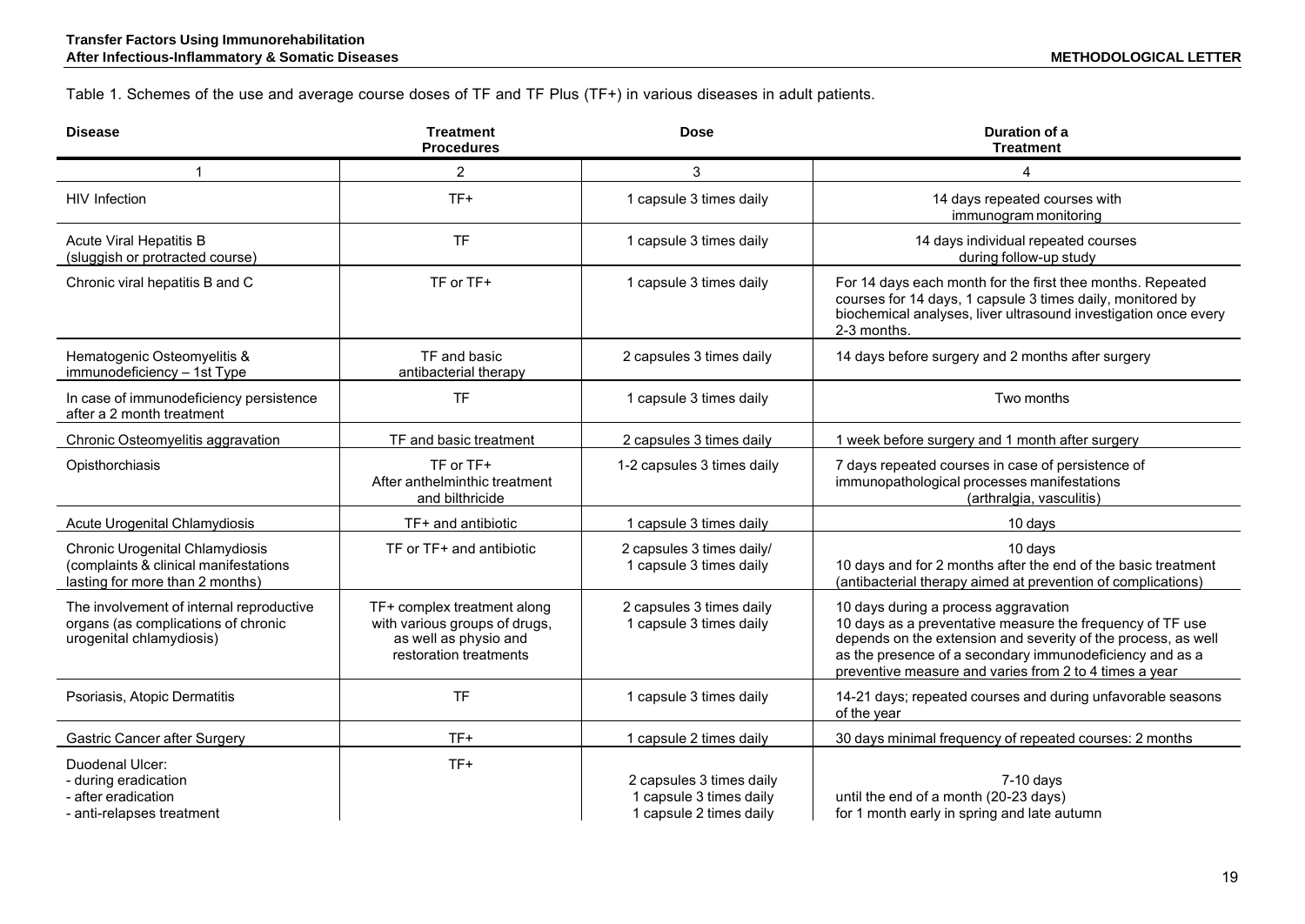## **6. Conclusions**

Immunorehabilitation for many infectious and somatic diseases is becoming one of the most important components of successful therapies. The adaptability and frequent intracellular persistence of infectious agents, as well as the absence of an active immune reaction on the part of the individual with such diseases dictate the necessity of considering this approach. In addition, a large portion of population suffers from secondary immunedeficiencies caused by the unfavorable effects of social, ecological and other factors.

Mixed infections hold a special rank among so-called "new" infections. It is the condition when, due either to simultaneous or sequential infection by different agents, the clinical manifestations of a disease undergo significant changes. Their frequent occurrence is explained by various immunopathological conditions.

Faced with a steady increase in atopic reactions, which aggravate the course of many diseases, hamper the administration of an effective treatment, and autoimmune processes, which trigger progressive pathological conditions, physicians must not only know the basic principles of immunology but should actively seek new immunomodulating approaches for treating such conditions.

At present, the main courses of active non-specific immunotherapy are the use of interferon inductors, stimulators of macrophagal activity B and T-lymphocytes, natural and recombinant interferons with antiviral and immunomodulating effects, as well endogenous regulators of immune reactions such as interleukins and other cytokines. The use of natural endogenous non-specific immunomodulators opens up new prospects of immunorehabilitation in various infectious and somatic diseases. Generally, parenteral administration of cytokines result in pronounced proinflammatory effects leading to intensification of already hyper inflammatory reactions. In our view the use of Transfer Factor, a unique and new generation immunomodulators derived from bovine colostrum, is very promising in countering this problem.

Experimental data and the results of studies carried out in different clinics of this country have demonstrated the immunomodulating effects of oral forms of transfer factors in various infectious, parasitic and somatic diseases. According to the results of these studies, TF produced practically the same immunomodulating effect as did the most often used interferons, cytokines and other immunomodulators. In addition, oral use of TF minimizes adverse reactions, gives optimal pharmaeconomic effects and helps to shorten the course of immunorehabilitation therapy.

TF and TF PLUS have marked immunocorrecting effects and are useful for their therapeutic and prophylactic effectiveness in various forms of infectious and somatic pathologies, which are accompanied by disease induced disturbances in immune status.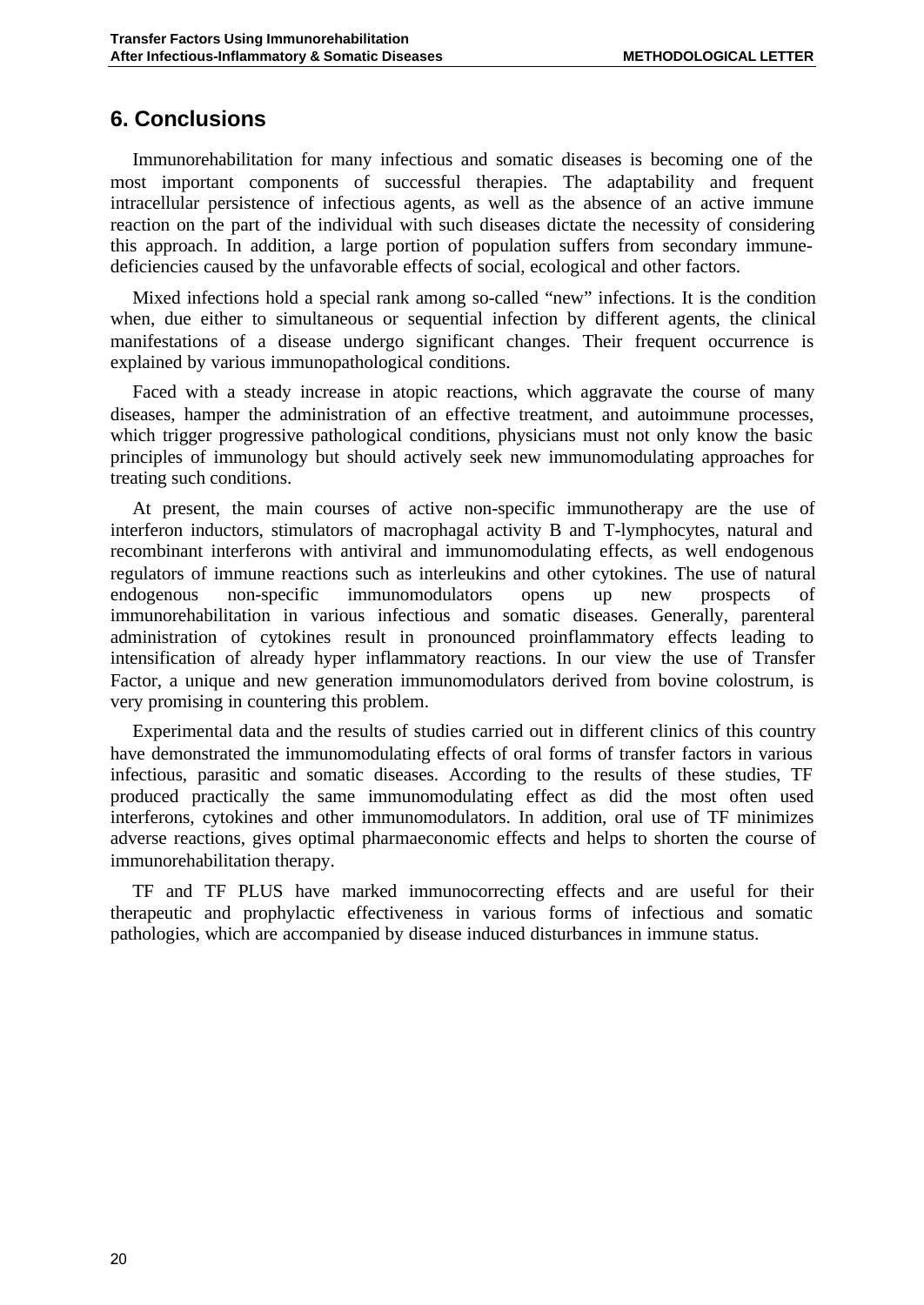## **7. References**

- 1. T.I. Avdeeva, N.V. Medunitsin *et al* Interferon impact of the level of the 2 class antigens of MHC expression. Immunology 1987(4), p.82-85.
- 2. M.M. Averbakh, V.F. Salov, S.I. Agal'tsova, Prokhorov Via, Dem'ianenko NV, Apt AS. [The indices of interleukin 1, 2 and 4 production and the specific antibody titers in mice with an opposite sensitivity to staphylococcal infection] Zh Mikrobiol Epidemiol Immunobiol. 1996 Mar-Apr;(2):79-81.
- 3. G.N. Akzhigitov, M.A. Galeev, V.G. Sahautdinov, Y.B. Udin. Osteomyelitis M., Medicine, 1986, p.23-28.
- 4. S.A. Alekseeieva, O.V. Krapivnaya, O.K. Komarova *et al* Life quality, clinical sumptomatology and manometric values in the patients with IBS and functional dynamics after Hp eradication Helibacter Pylory infection. Russian national congress "Man and drug" 2003, p.93.
- 5. V.M. Arutiunian, E.G. Grigorian. [Effectiveness of using immunomodulators in combined treatment of patients with chronic gastritis and ulcer disease] Klin Med (Mosk). 2003;81(5):33-5. Russian.
- 6. A.I. Autenshlus, O.B. Ivanova, T.N. Konovalova. The immune status of pregnant women with infectious-inflammatory diseases of urogenital localization. Novosibirsk, Russia 1998.
- 7. A.L. Bondarenko, S.V. Baramzina. Role of HLA phenotype in the formation of chronic HCV infection, Epidemiology and Infectious Diseases (Epidemiologiya I infektsionnye bolezni), 2002, 3, p.40-42.
- 8. E.V. Golovina. The use of Transfer Factor in the treatment of skin diseases. Annals of scientific conference "Immunorehabilitation in infectious inflammatory diseases" Barnaul, November 29, 2003, p.46-49.
- 9. V.M. Granitov, N.V. Karbisheva, E.A. Bobrovsky, M.A. Nikulina. The Use of Transfer Factor in the treatment of chronic viral hepatitis B and C. Annals of the 8th congress of Russian-Italian Society on Infectious Diseases. December 5-6 2002, St Petersburg 2002, p.88-89.
- 10. V.M. Granitov, N.V. Karbisheva, E.U. Kozevnuikova, S.I. Belich, L.B. Sultanov. Activated transfer factor in pathogenetic treatment of HIV infection. Annals of scientific conference "Immunorehabilitation in infectious inflammatory diseases". Barnaul, November 29, 2003, p.50-54.
- 11. V.M. Granitov, N.V. Karbisheva, L.B. Sultanov, C.W. McCausland, E.A. Oganova. The use of activated Transfer Factor in the treatment of HIV patients. Journal HIV, AIDS and related problems. St Petersburg 2002, v.6 (1), p.79-80.
- 12. V.A. Dadali, A.B. Rak, E.C. Stolpnik, C.W. McCausland, E.A. Oganova. Some new aspects of Transfer Factor effect – "Biologically active food supplements and the problem of nutrition optimization". Annals of 6th International symposium, Sochi, 2002, p.62-63.
- 13. V.A. Dadali, A.B. Rak, E.C. Stolpnik, C.W. McCausland, E.A. Oganova. "The use of Transfer Factor in the treatment of osteomyelitis patients." Journal Bulletin of St Peterburg Federal Medical Academy. Named after I.I. Mechnikov 2002 No.3-4.
- 14. Z.M. Dubossarskaya, V.P. Kuznetsov. Interferon in the complex treatment of patients with chronic inflammatory processes in internal genitalia. Obstetrics and Gynecology. 1991 Dec.(2) p.38-40. Russian.
- 15. K.D. Durmanov. Immunological indices in chronic osteomyelitis and their change in the course of treatment. Kazakhstan Health Care. 1987 (5) p.39-41.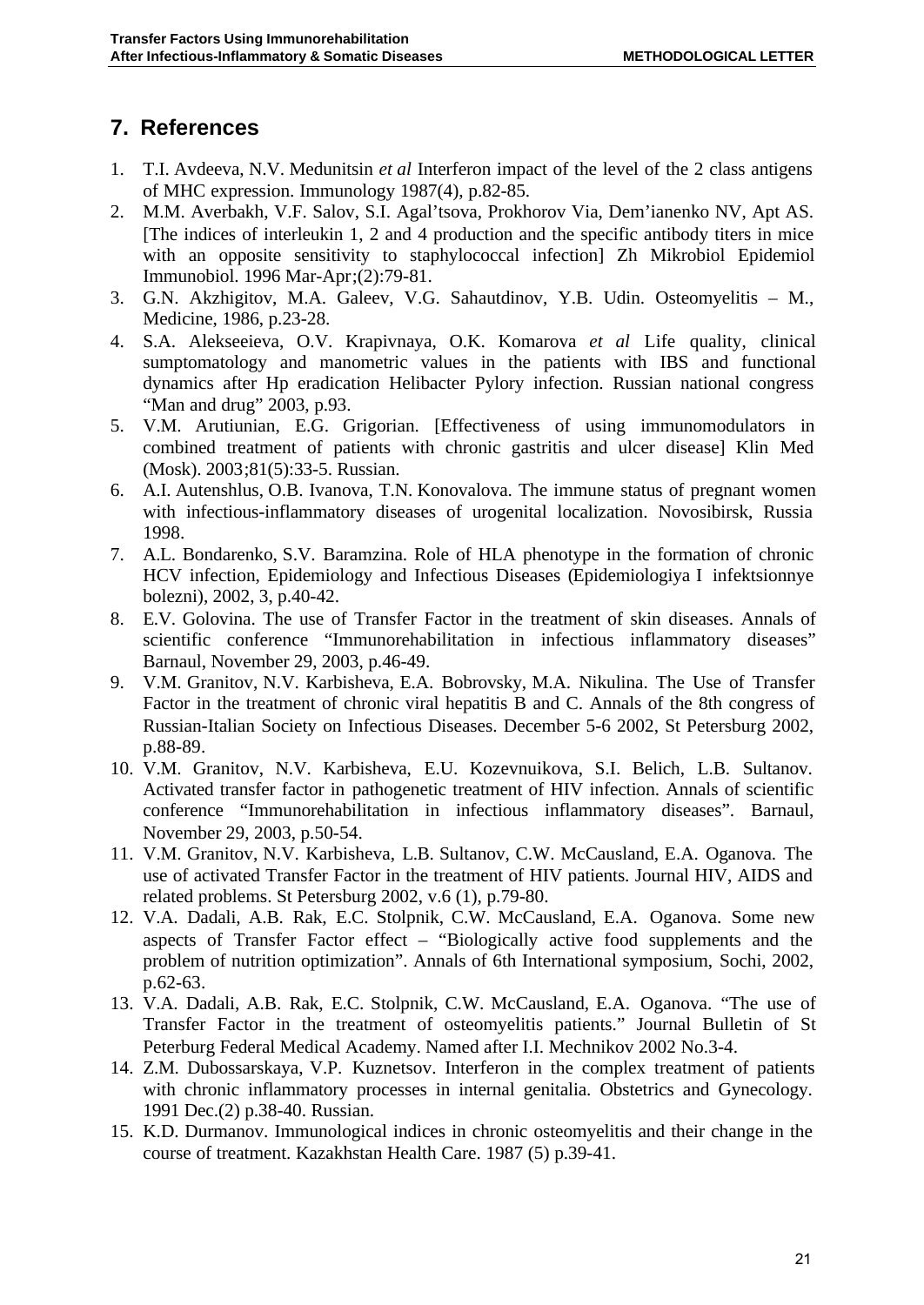- 16. E.V. Golovina. The use of Transfer Factor in dermatology. Scientific conference with international participants. "Immunorehabilitation in infectious inflammatory diseases". Barnaul, Russian, November 29, 2003, p.46-49.
- 17. N.I. Iluina. Secondary immunodeficiency conditions. Protocols of diagnostics and treatment. Allergy, Asthma and Clinical Immunology. 2000 (1), p.31-33.
- 18. N.V. Karbisheva, L.B. Sultanov,. C.I. Belich. Laboratory diagnostics aimed at the evaluation of the immunorehabilitation effectiveness in opisthorchiasis patients. Scientific conference with international participants "Immunorehabilitation in infectious inflammatory diseases". Barnaul, Russian, November 29, 2003, p.42-45.
- 19. N.V. Karbisheva, P.B. Tatarinstev, V.M. Granitov, I.A. Karbisheva, C.W. McCausland, E.A. Oganova. Transfer Factors in the treatment of viral hepatitis patients. Annals of International conference. Banraul, Russia, November 29, 2003, p.29-32.
- 20. N.V. Karbisheva, C.W. McCausland, E.A. Oganova. Clinical and immunological effectiveness of Transfer Factor Plus in the treatment of chronic opisthorchiasis patients. Scientific conference with international participants "Immunorehabilitation in infectious inflammatory diseases". Barnaul, Russia, November 29, 2003, p.42-45.
- 21. N.V. Karbisheva, I.A. Karbisheva, P.B. Tatarinstev, C.W. McCausland, E.A. Oganova. The use of Transfer Factors in the treatment of viral hepatitis patients. Siberian Journal of Gastroenterology and Hepatology. 2003 (16), p.147-149.
- 22. N.V. Karbisheva, D.V. Kipriyanov. A report on the results of TF Plus use in the treatment of urogenital chlamydiosis patients. Altay State Medical University, 2003.
- 23. K.P. Kashkin. The immune system cytokines: the main properties and immunobiological activity (a lecture). Clinical and Laboratory Diagnostics, 1998, (11), p.21-32.
- 24. C.A. Ketlinsky, A.S. Simbirtsev, A.A. Vorobiev. Endogenous immunomodulators, St. Petersburg Hippocrates, 1992.
- 25. M.V. Kisielevsky, E.O. Khalturina. The use of Transfer Factor Plus in the treatment of gastric cancer patients. Scientific conference with international participants "Immunorehabilitation in infectious inflammatory diseases". Barnaul, Russia, November 29, 2003, p.33-38.
- 26. D.V Kipriyanow. The results of Transfer Factor Plus use in the treatment of urogenital chlamydiosis. Scientific conference with international participants "Immunorehabilitation in infectious inflammatory diseases". Barnaul, Russia, November 29, 2003, p.39-41.
- 27. A.T. Kotelkin. Looking for the ways of the studying of Opisthorchis felineus markers and the study of their use for opisthorchiasis diagnostics. Abstract of doctoral dissertation. Koltsovo, 2000, 20 pages.
- 28. G.M. Letifov. The role of sensitivity to gram-negative bacteria endotoxins in pyelonephritis pathogenesis in children. (clinical-experimental study). Dissertation doctoral. Rostov-on-the-Don. 2000, 450 pages.
- 29. S.G. Lyikova, O.B. Memchaninova, E.B. Chernikova, U.P. Gichev. The use of Transfer Factor in dermato-venerology Siberian Journal of dermato-venerology. 202 (3), p.34-35.
- 30. S.G. Lyikova, O.B. Memchaninova, E.B. Chernikova, U.P. Gichev, A.N. Trunov. The use of Transfer Factor in dermato-venerology. Annals of VI International symposium. "Biological active substances to the food and problems of the optimization of nutrition" Sochi, November 5-7, 2002, p.146-147.
- 31. A.N. Mats. Transfer factor products as the means of a specific immunotherapy. Medical immunology, 2001, v.3 (2), p.328-329.
- 32. E. Oganova, C.W. McCausland, W.J. Hennen. Transfer Factors new generation of biologically active dietary supplements. Annals of VI International symposium "Biological active substances to the food and problems of the optimization of nutrition" Sochi, November 5-7, 2002, p.192-193.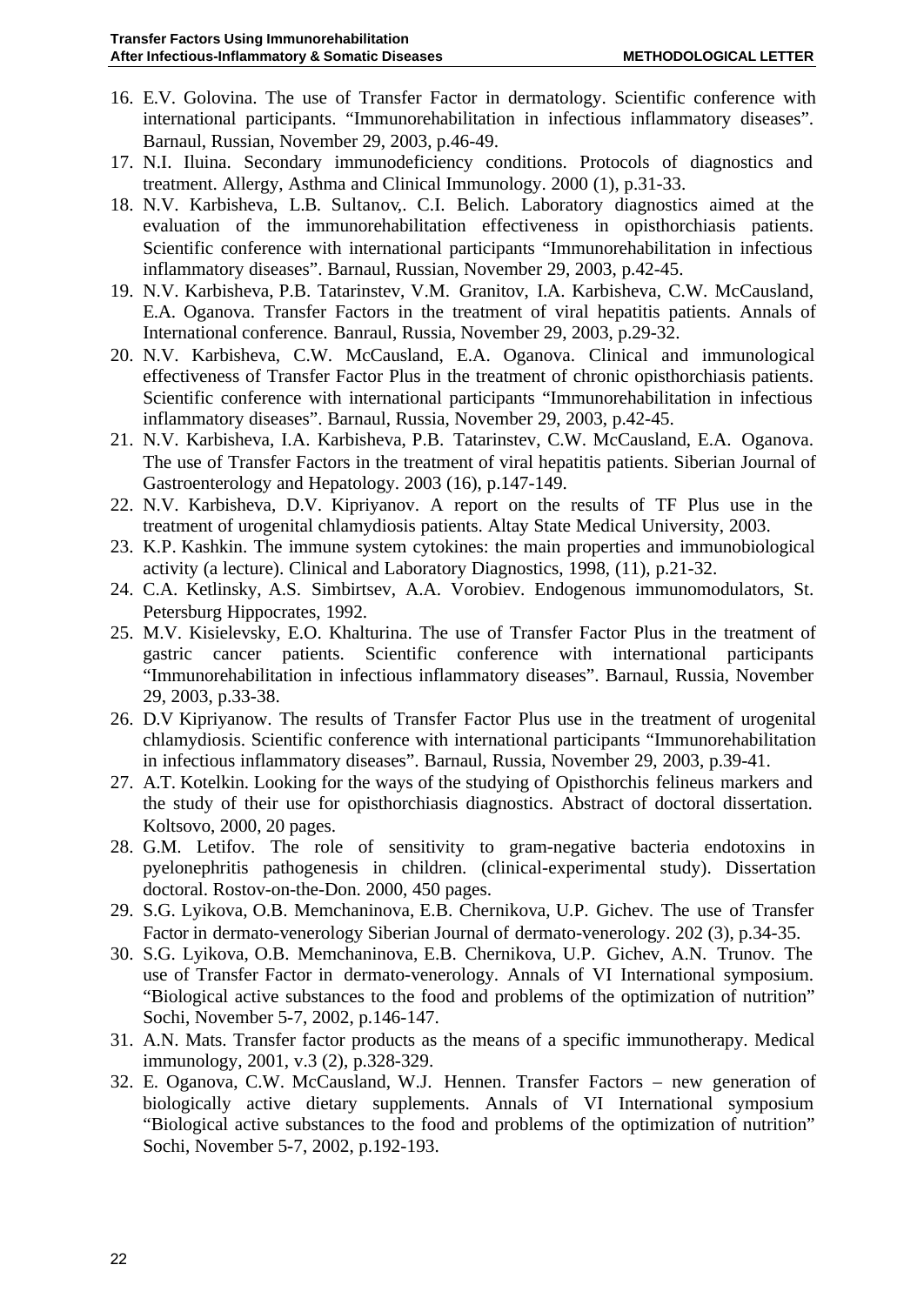- 33. E. Oganova, C.W. McCausland. Transfer Factors natural immunocorrectors. Scientific conference with international participants "Immunorehabilitation in infectious inflammatory diseases". Barnaul, Russia, November 29, 2003, p.22-26.
- 34. H.H. Ozeretskovskaya, E.E. Chuikina, C.B. Parfenov. 1. Tolerance to opisthorchia antigens: immunity or genetics? Opisthorchiasis. Annals of a conference. Tumen, 1991, p.171-174.
- 35. R.V. Petrov, P.M. Chaitov, B.V. Pinegin. The evaluation of human immune status in normal condition and in pathology. Immunology. 1994 (6), p.6-9.
- 36. A. Right. Basics of Immunology. Translation from English by M. Mir, 1998, p.86-100.
- 37. B.V. Pinegin. Immunodiagnostics and immunotherapy of surgical infections. International Journal on Immunorehabilitation, 1998 910), p.86-100.
- 38. A.V. Rak, E.C. Stolpnik, V.A. Dadali, G.A. Baskovich, C.W. McCausland, E A. Oganova. The study of the possibility of transfer factor use in purulent surgery. Annals of international congress "Traumatology and orthopedics present and future". Moscow, April 7-9, 2003.
- 39. A.V. Rak, V.A. Dadali, E.C. Stolpnik, C.W. McCausland, E A. Oganova, L.B. Gaikovaya. Immunological indices in chronic osteomyelitis patients in the course of treatment with the use of transfer factor. Annals of a scientific conference with international participants "Immunorehabilitation in infectious inflammatory diseases". Barnaul, Russia, November 29, 2003, p.55-60.
- 40. A.P. Remezov, V.A. Neverov. Chronic chlamydial urogenital infection. Terra Medica. 1996 (4), p.36-38.
- 41. Iu.E. Serebryansky, C.C. Afanasiev, L.A. Denisov, O.B. Rubalsky. Cytokines in infected patient's immunorehabilitation. Military Medical Journal, 1999, v.320 (3), p.41-50.
- 42. V.V. Sokolovsky. Thiolsulfide blood ratios as an index of non-specific body resitsnaces. St Petersburg, Russia. 1996.
- 43. S.N. Sorinson. Viral hepatitis. Teza, 2nd edition, St Petersburg, Russia. 1998, p.1-308.
- 44. T.F. Stepanova, N.I. Skarednov. Clinical rehabilitation in the complex of measures aimed at opisthorchiasis control. Opisthorchiasis. Annals of a conference, Tumen, 1991, p.232- 234.
- 45. B.P. Sukhanov. Transfer Factors as a part of human nutrition. Annals of a scientific conference with international participants "Immunorehabilitation in infectious inflammatory diseases". Barnaul, Russia, November 29, 2003, p.27-28
- 46. W.J. Hennen. Transfer Factor Plus: an ideal combination of biologically active substances for optimal immunity. (Editors U.P. Gichev, E.A. Oganova). Novosibirsk, 2001, 73 pages.
- 47. A.S. Khabarov, S.S. Dergachev. Immunorehabilitation of descendants of the second generation irradiated at Semipalatinsk testing area. Annals of a scientific conference with International participants "Immunorehabilitation in infectious inflammatory diseases". Barnaul, Russia, November 29, 2003, p.18-19.
- 48. R.M. Khaitov, B.V. Pinegin. The main principles of immunomodulating therapy. Allergy, asthma and clinical immunology. 2000 (10), p.9-16.
- 49. R.M. Khaitov, B.V. Pinegin. Modern understanding of body defense against infections. Immunology. 2000 (1), p.61-64.
- 50. A.A. Yarilin. Modern problems of allergology, clinical immunology and immunopharmacology. Annals of the 1st national conference of Russian Association of Allergologists and Clinical Immunologists. January, 28-31, 1997, Moscow, M. p.161- 167.
- 51. V.A. Danis, G.M. Franic, D.A. Rathjen, P.M. Brooks. Effects of granulocyte-macrophage colony-stimulating factor (GM-CSF), IL-2, interferon-gamma (IFN-gamma), tumor necrosis factor-alpha (TNF-alpha) and IL-6 on the production of IL-1 and TNF-alpha by human monocytes. Clin. Exp. Immunol. 1991, Jul; 85 (1), p.143-50.